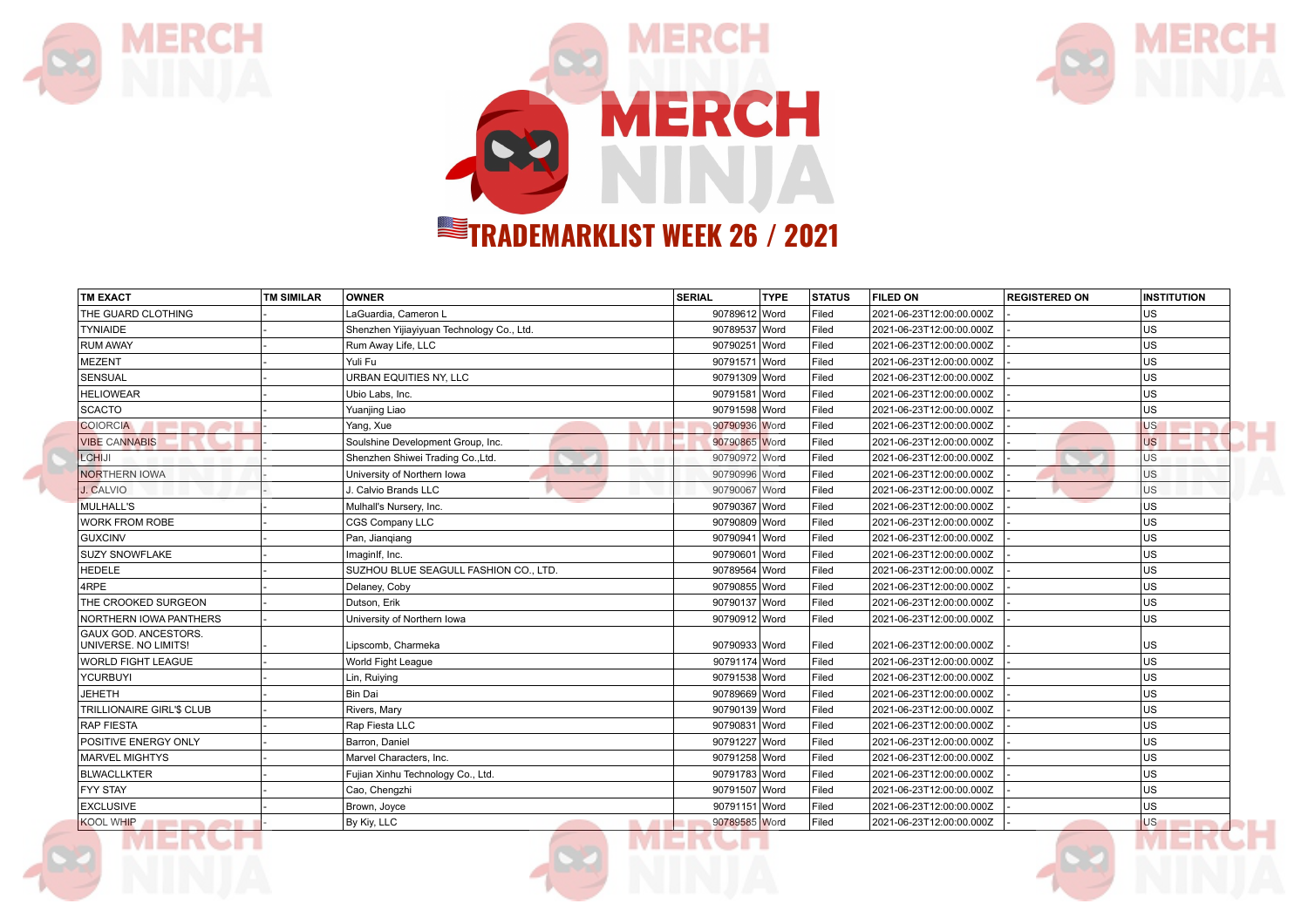





**DR** 

| <b>KELLYLEE</b>                               | Guangzhou Jingshan Network Technology Co., Ltd. | 90789530 Word | 2021-06-23T12:00:00.000Z<br>Filed | <b>US</b> |
|-----------------------------------------------|-------------------------------------------------|---------------|-----------------------------------|-----------|
| <b>XSTRO</b>                                  | Xstrodinary LLC                                 | 90790134 Word | Filed<br>2021-06-23T12:00:00.000Z | <b>US</b> |
| <b>FIRE MERCH</b>                             | TBNR, LLC                                       | 90790339 Word | Filed<br>2021-06-23T12:00:00.000Z | <b>US</b> |
| ARBORGRAPH                                    | J & K VINEYARD, INC.                            | 90790100 Word | Filed<br>2021-06-23T12:00:00.000Z | <b>US</b> |
| SHOP ALL MY LOVE                              | All My Love, LLC                                | 90790350 Word | Filed<br>2021-06-23T12:00:00.000Z | <b>US</b> |
| ATTITUDES IN MOTION                           | Renee Greenstein                                | 90791323 Word | Filed<br>2021-06-23T12:00:00.000Z | <b>US</b> |
| PIZZA HUT                                     | Pizza Hut, LLC                                  | 90791148 Word | Filed<br>2021-06-23T12:00:00.000Z | <b>US</b> |
| TIL THE END                                   | Til The End Clothing, LLC                       | 90791214 Word | Filed<br>2021-06-23T12:00:00.000Z | <b>US</b> |
| CODED BY COURT CLOTHING                       | Coded by Court Clothing LLC                     | 90791654 Word | Filed<br>2021-06-23T12:00:00.000Z | <b>US</b> |
| <b>AEROBIT</b>                                | Sees Global, Inc.                               | 90791466 Word | Filed<br>2021-06-23T12:00:00.000Z | <b>US</b> |
| <b>BEAUTIEMAY</b>                             | Guangzhou Antimei Trading Co., Ltd.             | 90791679 Word | Filed<br>2021-06-23T12:00:00.000Z | <b>US</b> |
| <b>PRVEDOK</b>                                | LIAO,Min                                        | 90791663 Word | Filed<br>2021-06-23T12:00:00.000Z | <b>US</b> |
| <b>VANOKER</b>                                | WuHanQiaoChuMeiYi Technology Co., Ltd           | 90789641 Word | Filed<br>2021-06-23T12:00:00.000Z | <b>US</b> |
| CALLED IN SEA SICK                            | Ellis Pop Inc.                                  | 90790477 Word | Filed<br>2021-06-23T12:00:00.000Z | <b>US</b> |
| <b>OSMFRA</b>                                 | Wu, Hongyu                                      | 90789609 Word | Filed<br>2021-06-23T12:00:00.000Z | <b>US</b> |
| WARMAKER APPAREL                              | Gordon, Jared                                   | 90790030 Word | Filed<br>2021-06-23T12:00:00.000Z | <b>US</b> |
| <b>BUNDERKIN</b>                              | Stephen Candell                                 | 90790216 Word | Filed<br>2021-06-23T12:00:00.000Z | <b>US</b> |
| MUSIC CITY HUNGER FREE ZONE                   | Ronald Camacho                                  | 90790467 Word | Filed<br>2021-06-23T12:00:00.000Z | <b>US</b> |
| RABID HIPPIE                                  | MDB Holdings, LLC                               | 90791532 Word | Filed<br>2021-06-23T12:00:00.000Z | <b>US</b> |
| KUWAITI DINAR                                 | Polanco, Derex                                  | 90791268 Word | Filed<br>2021-06-23T12:00:00.000Z | <b>US</b> |
| XINLUNDUO                                     | Wenzhou Yixiang Trading Co., Ltd.               | 90791724 Word | Filed<br>2021-06-23T12:00:00.000Z | <b>US</b> |
| <b>COSMICAF</b>                               | Star Disters                                    | 90791284 Word | Filed<br>2021-06-23T12:00:00.000Z | <b>US</b> |
| 30A                                           | Burchfield, Verick                              | 90791161 Word | Filed<br>2021-06-23T12:00:00.000Z | <b>US</b> |
| <b>HUT SHOP</b>                               | Pizza Hut, LLC                                  | 90791085 Word | Filed<br>2021-06-23T12:00:00.000Z | <b>US</b> |
| <b>LONALIA</b>                                | Xiamen Faraday Sport Goods Co., Ltd.            | 90791830 Word | Filed<br>2021-06-23T12:00:00.000Z | <b>US</b> |
| <b>REVES PARIS</b>                            | Reves LLC                                       | 90789566 Word | Filed<br>2021-06-23T12:00:00.000Z | <b>US</b> |
| HOME BY TEMPUR                                | Dan-Foam ApS                                    | 90791315 Word | Filed<br>2021-06-23T12:00:00.000Z | <b>US</b> |
| <b>WESLEATH</b>                               | Medrom LLC                                      | 90791353 Word | Filed<br>2021-06-23T12:00:00.000Z | <b>US</b> |
| <b>IUVMDOTE</b>                               | Lin, Ruiying                                    | 90791774 Word | Filed<br>2021-06-23T12:00:00.000Z | <b>US</b> |
| MIUSA MADE IN THE UNITED<br>STATES OF AMERICA | Fumento, Alyssa                                 | 90789877 Word | Filed<br>2021-06-23T12:00:00.000Z | US        |
| <b>REVES SPORT</b>                            | REVES LLC                                       | 90789560 Word | Filed<br>2021-06-23T12:00:00.000Z | <b>US</b> |
| <b>SOCK PANDA</b>                             | Howard, Jonathan L                              | 90790428 Word | Filed<br>2021-06-23T12:00:00.000Z | <b>US</b> |
| LITTO                                         | CLTVD AGENCY LLC                                | 90790493 Word | Filed<br>2021-06-23T12:00:00.000Z | <b>US</b> |
| GENERATIONAL WEALTH MINDSET.                  | Vernon, Tiona Idella                            | 90790566 Word | Filed<br>2021-06-23T12:00:00.000Z | <b>US</b> |
| <b>SKIDREAM</b>                               | Guiqiu Xue                                      | 90791610 Word | Filed<br>2021-06-23T12:00:00.000Z | <b>US</b> |
| FUNCTIONAL PROGRESSION                        | Coulee Health LLC                               | 90791386 Word | Filed<br>2021-06-23T12:00:00.000Z | <b>US</b> |
| <b>BONZEEN</b>                                | MBD Holdings, LLC                               | 90791511 Word | Filed<br>2021-06-23T12:00:00.000Z | <b>US</b> |
| <b>MINGLEWOOD</b>                             | Mingles Tea Bar                                 | 90791215 Word | Filed<br>2021-06-23T12:00:00.000Z | <b>US</b> |
| PIZZA HUT TASTEWEAR                           | Pizza Hut, LLC                                  | 90791236 Word | Filed<br>2021-06-23T12:00:00.000Z | <b>US</b> |
| <b>FIGMOD</b>                                 | Chiting Chen                                    | 90791552 Word | Filed<br>2021-06-23T12:00:00.000Z | <b>US</b> |
| <b>JAX &amp; ROSE</b>                         | Suarez, Paola                                   | 90791720 Word | Filed<br>2021-06-23T12:00:00.000Z | <b>US</b> |
| <b>PAWKETS</b>                                | Jennifer Suarez                                 | 90791013 Word | Filed<br>2021-06-23T12:00:00.000Z | <b>US</b> |
| SUPER STOP                                    | He, Xiying                                      | 90789832 Word | Filed<br>2021-06-23T12:00:00.000Z | <b>US</b> |
| THE PORT OF CHOICE                            | City of Long Beach                              | 90791470 Word | Filed<br>2021-06-23T12:00:00.000Z | US        |
| <b>BONVIETTA</b>                              | Bonviëtta LLC                                   | 90791829 Word | Filed<br>2021-06-23T12:00:00.000Z | <b>US</b> |
|                                               |                                                 |               |                                   |           |

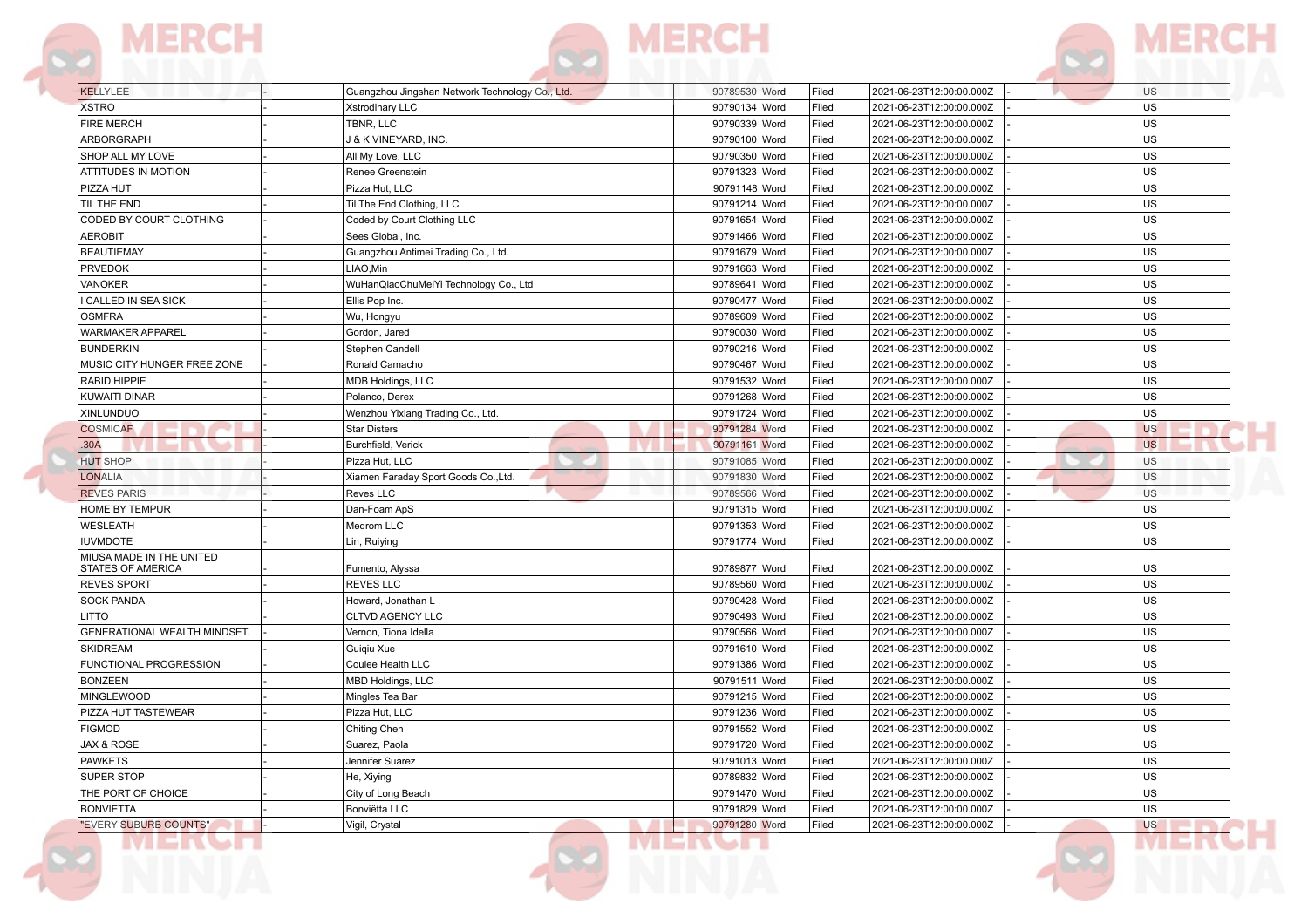



| LIVE TO LOVE                                      | URBAN EQUITIES NY. LLC                       | 90791337 Word | Filed | 2021-06-23T12:00:00.000Z | <b>US</b> |
|---------------------------------------------------|----------------------------------------------|---------------|-------|--------------------------|-----------|
| <b>ZOLINGWOO</b>                                  | Guangzhou Adina Clothing Co., Ltd.           | 90791712 Word | Filed | 2021-06-23T12:00:00.000Z | US        |
| <b>REDNECK NATION</b>                             | Naklicki, Robert Michael                     | 90789787 Word | Filed | 2021-06-23T12:00:00.000Z | US        |
| QZBAOSHU                                          | Wu Yu Hua                                    | 90790384 Word | Filed | 2021-06-23T12:00:00.000Z | <b>US</b> |
| <b>JUMPING JOY</b>                                | <b>BH DK LLC</b>                             | 90790275 Word | Filed | 2021-06-23T12:00:00.000Z | US        |
| A PLACE 412                                       | Stephen Gallivan                             | 90790218 Word | Filed | 2021-06-23T12:00:00.000Z | US        |
| <b>\$PORTS</b>                                    | 4 Sports, LLC                                | 90791306 Word | Filed | 2021-06-23T12:00:00.000Z | <b>US</b> |
| <b>JINGGIBBY</b>                                  | Huzhou 857 Cross Border E-commerce Co., Ltd. | 90791542 Word | Filed | 2021-06-23T12:00:00.000Z | US        |
| <b>ERICHMAN</b>                                   | Liping Pan                                   | 90791657 Word | Filed | 2021-06-23T12:00:00.000Z | <b>US</b> |
| <b>BOLD BLOODED</b>                               | <b>Bold Blooded Apparel LLC</b>              | 90791282 Word | Filed | 2021-06-23T12:00:00.000Z | US        |
| AMERICA'S MOST HATED                              | 5FDP Productions, Inc.                       | 90791554 Word | Filed | 2021-06-23T12:00:00.000Z | <b>US</b> |
| CHICA PROJECT                                     | Chica, Inc.                                  | 90789716 Word | Filed | 2021-06-23T12:00:00.000Z | US        |
| <b>BINDUO</b>                                     | SUZHOU BLUE SEAGULL FASHION CO., LTD.        | 90789559 Word | Filed | 2021-06-23T12:00:00.000Z | US        |
| AVATAR: THE LAST AIRBENDER                        | Viacom International Inc.                    | 90789863 Word | Filed | 2021-06-23T12:00:00.000Z | US        |
| DON'T GET BOOBIE TRAPPED WITH<br>HANDS ON PUMPING | Micolene Boddie                              | 90789891 Word | Filed | 2021-06-23T12:00:00.000Z | US        |
| J+K VINEYARD                                      | <b>J &amp; K VINEYARD, INC.</b>              | 90790090 Word | Filed | 2021-06-23T12:00:00.000Z | US        |
| P.E.M.P.                                          | Johnson, Ashley                              | 90790974 Word | Filed | 2021-06-23T12:00:00.000Z | US        |
| <b>SEETRYING</b>                                  | Shenzhen shenjing Technology Co., Itd        | 90790248 Word | Filed | 2021-06-23T12:00:00.000Z | US        |
| SOVA                                              | Shop Sova, LLC                               | 90790459 Word | Filed | 2021-06-23T12:00:00.000Z | <b>US</b> |
| ASKA VELO                                         | Aska Velo, LLC                               | 90790763 Word | Filed | 2021-06-23T12:00:00.000Z | US        |
| YIDFG<br><b>ARTICLES</b>                          | Pan. Yi<br><b>All I</b>                      | 90791674 Word | Filed | 2021-06-23T12:00:00.000Z | US        |
| <b>NYCH</b>                                       | Evan Lunde                                   | 90791597 Word | Filed | 2021-06-23T12:00:00.000Z | <b>US</b> |
| <b>FEIZHEN</b>                                    | Xiamen Feizhen Clothing Co., Ltd             | 90791798 Word | Filed | 2021-06-23T12:00:00.000Z | <b>US</b> |
| <b>SADAHOLICS</b>                                 | Sadaholics LLC                               | 90791602 Word | Filed | 2021-06-23T12:00:00.000Z | US        |
| VANDZ                                             | Shenzhen Weidishi Piju Co Ltd                | 90789489 Word | Filed | 2021-06-23T12:00:00.000Z | US        |
| <b>BELLEZZA</b>                                   | yiwushinayunshangmaoyouxiangongsi            | 90789536 Word | Filed | 2021-06-23T12:00:00.000Z | US        |
| SUPA ENT.                                         | D'Mauri K Jones LLC                          | 90790764 Word | Filed | 2021-06-23T12:00:00.000Z | US        |
| <b>GOLF IS GREAT</b>                              | Life Is Sports LLC                           | 90790015 Word | Filed | 2021-06-23T12:00:00.000Z | US        |
| LIFTING AND SUPPORTING YOU                        | Doets, Laetitia                              | 90790630 Word | Filed | 2021-06-23T12:00:00.000Z | US        |
| <b>MEET YOUR NEED</b>                             | Shanghai Tengbo Import & Export Co., Ltd.    | 90791721 Word | Filed | 2021-06-23T12:00:00.000Z | US        |
| <b>AGUEES JL</b>                                  | JOBE'S WORLD COMPANY LIMITED                 | 90791746 Word | Filed | 2021-06-23T12:00:00.000Z | US        |
| <b>SLLRIEH</b>                                    | Shezhen Zhongchuangyou Technology Co., Itd   | 90789684 Word | Filed | 2021-06-23T12:00:00.000Z | US        |
| CRITICAL MEDICAL INFORMATION<br>(CMI) CARD        | QI Technologies, LLC                         | 90789888 Word | Filed | 2021-06-23T12:00:00.000Z | US        |
| <b>BUTTERGENE</b>                                 | Yiwu Chengmu E-commerce Co., Ltd.            | 90789637 Word | Filed | 2021-06-23T12:00:00.000Z | <b>US</b> |
| <b>SKYDOME</b>                                    | Versus Inc.                                  | 90790239 Word | Filed | 2021-06-23T12:00:00.000Z | US        |
| <b>CHUCKLZ</b>                                    | <b>BPARSEMENT, LLC</b>                       | 90790056 Word | Filed | 2021-06-23T12:00:00.000Z | US        |
| CELEBRATE THE RELEASE                             | Ardra Tolbert Caldwell                       | 90790823 Word | Filed | 2021-06-23T12:00:00.000Z | US        |
| LOUGSIN                                           | Putian Gaile Electronic Commerce Co., Ltd.   | 90790231 Word | Filed | 2021-06-23T12:00:00.000Z | US        |
| LOCAL BRAND CLOTHING COMPANY                      | <b>Templetons</b>                            | 90789459 Word | Filed | 2021-06-23T12:00:00.000Z | US        |
| <b>BBPERCENT</b>                                  | Guangzhou Winplus Impex Co., Ltd.            | 90789770 Word | Filed | 2021-06-23T12:00:00.000Z | US        |
| <b>KIYSCRAPER</b>                                 | By Kiy, LLC                                  | 90789531 Word | Filed | 2021-06-23T12:00:00.000Z | US        |
| <b>INPUXI</b>                                     | Guangzhou Tiansheng Xunmei Trade Co., Ltd    | 90789677 Word | Filed | 2021-06-23T12:00:00.000Z | US        |
| <b>FILAUTIA</b>                                   | Filautia Inc.                                | 90789534 Word | Filed | 2021-06-23T12:00:00.000Z | US        |
|                                                   |                                              |               |       |                          |           |
| EARTHLING CLOTHING CO.                            | WONDER WORK STUDIOS LLC                      | 90790758 Word | Filed | 2021-06-23T12:00:00.000Z | <b>US</b> |

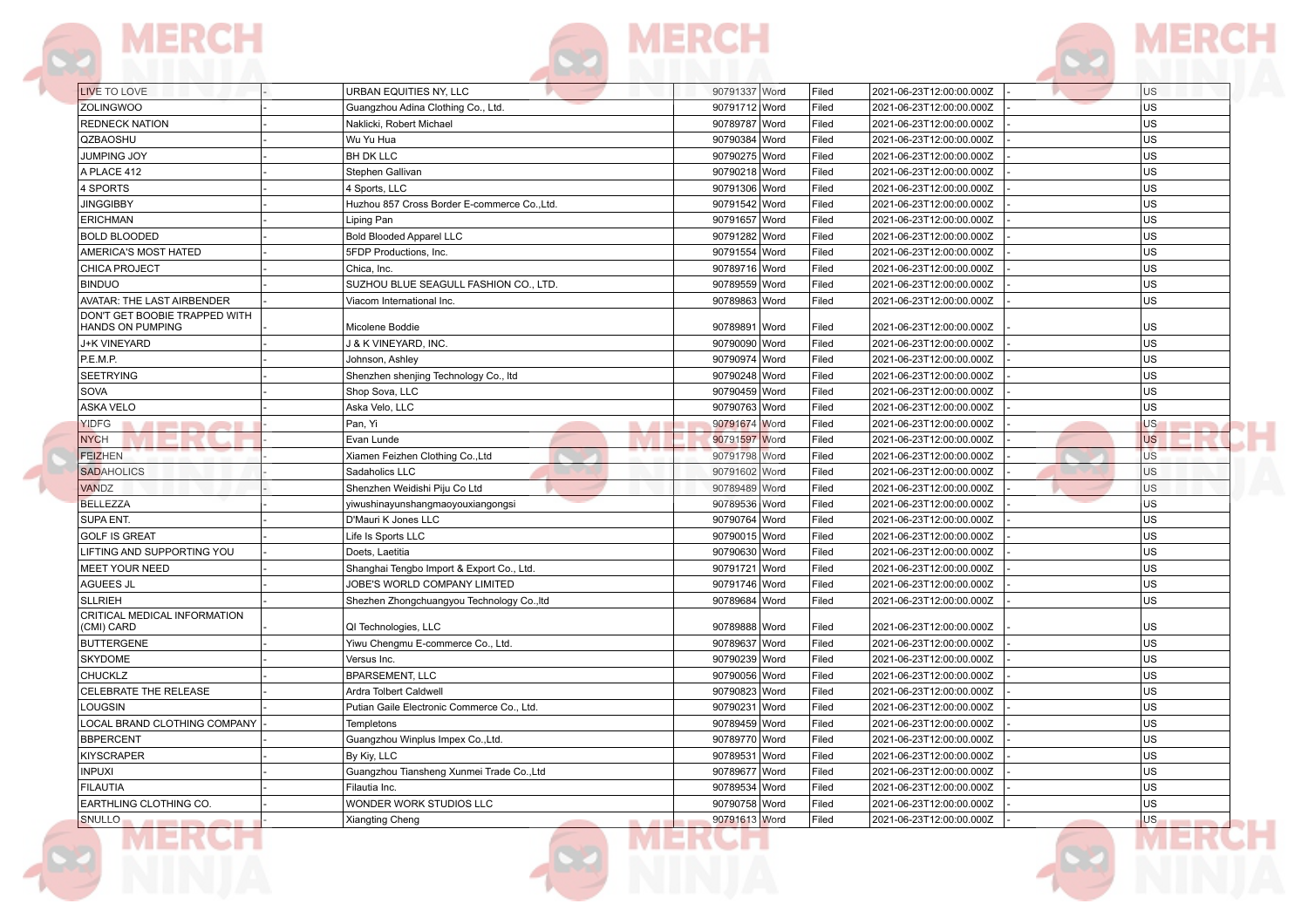

| <b>DIVIDED ARGUMENT</b>                     | Baude, William Patrick                                  | 90790899 Word                  | Filed | 2021-06-23T12:00:00.000Z | U <sub>S</sub> |
|---------------------------------------------|---------------------------------------------------------|--------------------------------|-------|--------------------------|----------------|
| NUNUOVOLAB                                  | Mego Furniture (Xiamen) Co., Ltd.                       | 90791837 Word                  | Filed | 2021-06-23T12:00:00.000Z | <b>US</b>      |
| <b>ASKA</b>                                 | Aska Velo, LLC                                          | 90790769 Word                  | Filed | 2021-06-23T12:00:00.000Z | US.            |
| <b>URBANSTAND</b>                           | Quanzhou BaiTai Sports Products Co., Ltd.               | 90791870 Word                  | Filed | 2021-06-23T12:00:00.000Z | lus            |
| FROM BRICKS 2 BLESSINGS                     | Nickerson, Roderick                                     | 90789903 Word                  | Filed | 2021-06-23T12:00:00.000Z | lus            |
| <b>BOLD EAGLE</b>                           | Ara Illustrated, Inc.                                   | 90790389 Word                  | Filed | 2021-06-23T12:00:00.000Z | lus            |
| <b>WAZZAM</b>                               | Hills Consulting, LLC                                   | 90790653 Word                  | Filed | 2021-06-23T12:00:00.000Z | lus            |
| <b>FITBYCHOICE</b>                          | FITBYCHOICE LLC                                         | 90790204 Word                  | Filed | 2021-06-23T12:00:00.000Z | US.            |
| YOHIO                                       | Beem, Stephen                                           | 90790452 Word                  | Filed | 2021-06-23T12:00:00.000Z | lus            |
| <b>TRENCH SF</b>                            | scott, gregory                                          | 90790122 Word                  | Filed | 2021-06-23T12:00:00.000Z | lus            |
| TRIBAL TITANS                               | Marquice D Tetter                                       | 90790659 Word                  | Filed | 2021-06-23T12:00:00.000Z | us             |
| <b>KSTACHIO</b>                             | Burnett, Kashii                                         | 90791179 Word                  | Filed | 2021-06-23T12:00:00.000Z | lus            |
| <b>FROG SQUAD</b>                           | Jeremiah's Original Water Ice, Inc.                     | 90791086 Word                  | Filed | 2021-06-23T12:00:00.000Z | lus            |
| <b>KICK PSALM</b>                           | Quanzhou Jingheng Clothing & Footwear Trading Co., Ltd. | 90791545 Word                  | Filed | 2021-06-23T12:00:00.000Z | lus            |
| <b>BIOS LIVING</b>                          | Thermor Ltd.                                            | 90790801 Word                  | Filed | 2021-06-23T12:00:00.000Z | lus            |
| <b>GEMONO</b>                               | Luna Chen                                               | 90791563 Word                  | Filed | 2021-06-23T12:00:00.000Z | lus            |
| THE LOYALTY OATH                            | <b>Maliek Smith</b>                                     | 90791436 Word                  | Filed | 2021-06-23T12:00:00.000Z | lus.           |
| YXYMOTEFLY                                  | Yang, Guifang                                           | 90790551 Word                  | Filed | 2021-06-23T12:00:00.000Z | lus            |
| <b>GIA GATTI</b>                            | Gritsenyuk, Igor                                        | 90790671 Word                  | Filed | 2021-06-23T12:00:00.000Z | US.            |
| <b>GOVENTTAL</b>                            | Quanzhou BaiTai Sports Products Co., Ltd.               | 90791816 Word                  | Filed | 2021-06-23T12:00:00.000Z | us             |
| <b>BISENKID</b>                             | Qingdao Bisenkuke Trading Co., Ltd.                     | 90789485 Word                  | Filed | 2021-06-23T12:00:00.000Z | lus            |
| <b>DOKEYBERYL</b>                           | Shen, ZiMeng                                            | 90789849 Word                  | Filed | 2021-06-23T12:00:00.000Z | <b>US</b>      |
| <b>FLOWERICA</b>                            | <b>CASHFLOW</b>                                         | 90789628 Word                  | Filed | 2021-06-23T12:00:00.000Z | <b>US</b>      |
| <b>MODERN KIDS</b>                          | Gaz Concepts Inc                                        | 90790956 Word                  | Filed | 2021-06-23T12:00:00.000Z | <b>US</b>      |
| <b>LASNENAS</b>                             | Kreative Theory LLC                                     | 90790114 Word                  | Filed | 2021-06-23T12:00:00.000Z | U <sub>S</sub> |
| THE SHOOT LIKE A GIRL BRAND                 | Allender, Julia                                         | 90790958 Word                  | Filed | 2021-06-23T12:00:00.000Z | <b>US</b>      |
| <b>WORLD OF VIBRATION</b>                   | World of Vibration LLC                                  | 90790970 Word                  | Filed | 2021-06-23T12:00:00.000Z | US.            |
| LLOVE BRAND                                 | Esparza, Adrian                                         | 90791097 Word                  | Filed | 2021-06-23T12:00:00.000Z | US.            |
| ALL HUSTLE NO HANDOUTS                      | <b>OTR Networks LLC</b>                                 | 90791416 Word                  | Filed | 2021-06-23T12:00:00.000Z | us             |
| <b>HASHISH BOYZ</b>                         | MBD Holdings, LLC                                       | 90791562 Word                  | Filed | 2021-06-23T12:00:00.000Z | lus            |
| <b>TREY AREA</b>                            | Alt, Cody                                               | 90791297 Word                  | Filed | 2021-06-23T12:00:00.000Z | lus            |
| YONIWAS                                     | Quanzhou Xingbo Doudong Network Technology Co., Ltd.    | 90791852 Word                  | Filed | 2021-06-23T12:00:00.000Z | lus            |
| <b>CREATIVELY ILL</b>                       | Creatively III LLC                                      | 90791028 Word                  | Filed | 2021-06-23T12:00:00.000Z | lus            |
| <b>DELICATE FOX</b>                         | Guangzhou Bingsheng Electronic CommerceCo., Ltd.        | 90790596 Word                  | Filed | 2021-06-23T12:00:00.000Z | lus            |
| <b>THE7THMAN.COM</b>                        | Cashman Global, LLC                                     | 90791493 Word                  | Filed | 2021-06-23T12:00:00.000Z | lus            |
| <b>BNMDKZXC</b>                             | Fang, Zhe                                               | 90790916 Word                  | Filed | 2021-06-23T12:00:00.000Z | lus            |
| XXL HAT CO.                                 | Robert Darrin Vallone                                   | 90790471 Word                  | Filed | 2021-06-23T12:00:00.000Z | US.            |
| PUMP WHILE YOU SLEEP                        | Micolene Boddie                                         | 90789855 Word                  | Filed | 2021-06-23T12:00:00.000Z | US.            |
| <b>WALKAWAY SPORTS</b>                      |                                                         | 90789785 Word                  | Filed | 2021-06-23T12:00:00.000Z | lus            |
|                                             | Walkaway Sports LLC                                     |                                |       |                          |                |
| <b>IRONCLAD RESOLVE</b><br><b>USBECKHAM</b> | <b>CROOK LLC</b>                                        | 90790280 Word<br>90790665 Word | Filed | 2021-06-23T12:00:00.000Z | US<br>lus      |
|                                             | Panford, Cynthia                                        |                                | Filed | 2021-06-23T12:00:00.000Z |                |
| <b>BOIUDSIE</b>                             | Yang, Xue                                               | 90790928 Word                  | Filed | 2021-06-23T12:00:00.000Z | lus            |
| NAVADA STORE                                | NGUYEN HUU THU                                          | 90790095 Word                  | Filed | 2021-06-23T12:00:00.000Z | lus            |
| CHARLEY'S CREATIONS 4U                      | <b>Charline Ross</b>                                    | 90790004 Word                  | Filed | 2021-06-23T12:00:00.000Z | lus            |
| 3:16 COLLECTION                             | Jakoi International LLC                                 | 90790615 Word                  | Filed | 2021-06-23T12:00:00.000Z | us             |
| <b>SOK SUPPLY</b>                           | Andre Lee Sok                                           | 90790571 Word                  | Filed | 2021-06-23T12:00:00.000Z | lus.           |
| <b>FIVE STAR ROYALTY</b>                    | <b>Terrence Swinton</b>                                 | 90790058 Word                  | Filed | 2021-06-23T12:00:00.000Z | <b>US</b>      |
| ivi bi i vol                                |                                                         | <u>ivim i vol</u>              |       |                          |                |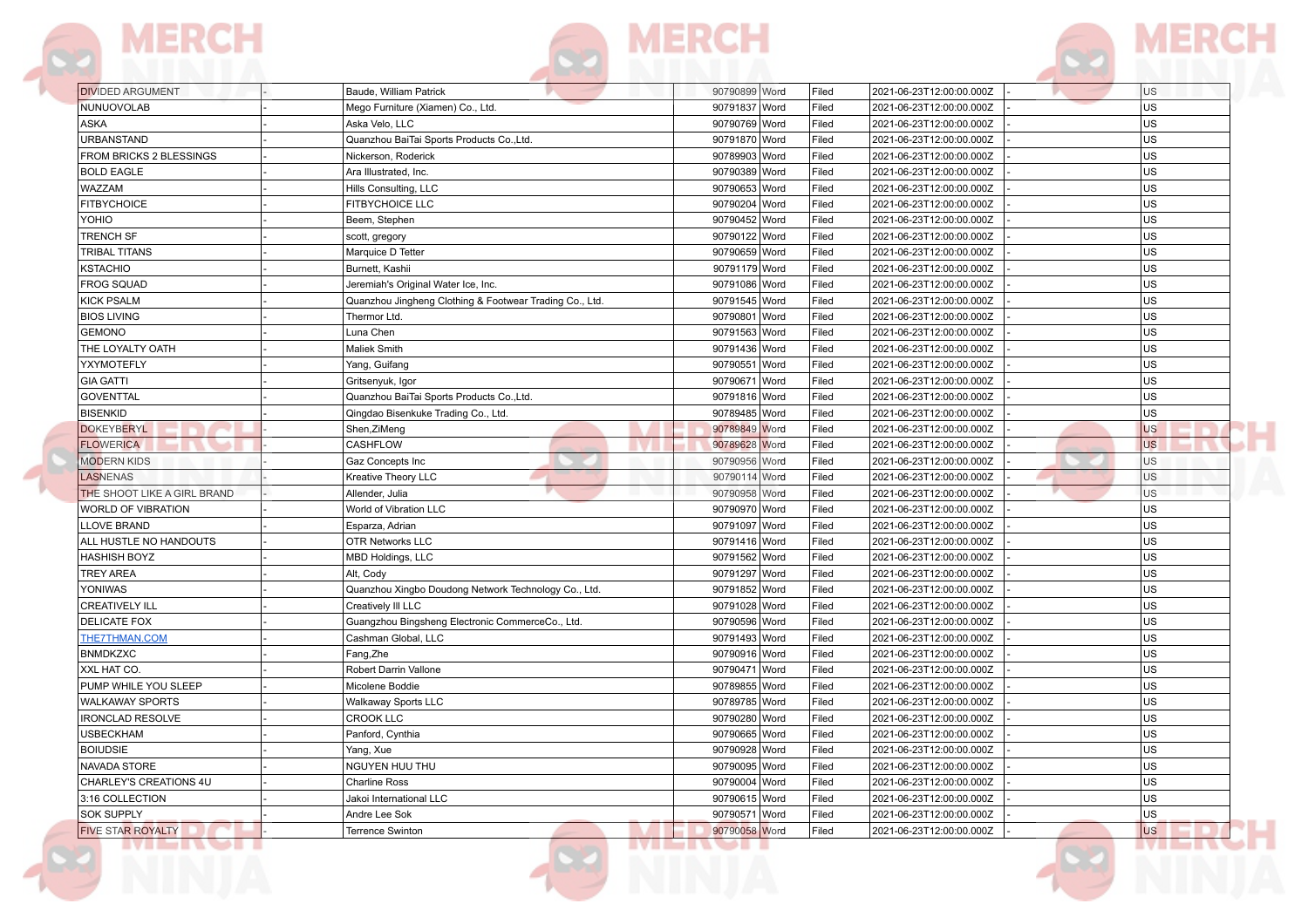

|  | ---- |  |
|--|------|--|



| PIDOKET                         | Tianyuan Lin                                            | 90791580 Word | Filed | 2021-06-23T12:00:00.000Z |                          | U <sub>S</sub> |
|---------------------------------|---------------------------------------------------------|---------------|-------|--------------------------|--------------------------|----------------|
| <b>IGYWQ</b>                    | Hangzhou heishang Clothing Co., Ltd.                    | 90791583 Word | Filed | 2021-06-23T12:00:00.000Z |                          | US             |
| WELL~OFF                        | Bridges, Sabata                                         | 90791673 Word | Filed | 2021-06-23T12:00:00.000Z |                          | <b>US</b>      |
| RIC FLAIR DRIP                  | Ric Flair, LLC                                          | 90791189 Word | Filed | 2021-06-23T12:00:00.000Z |                          | US             |
| <b>LICATA</b>                   | MAJORWORLD Co., Ltd.                                    | 90791855 Word | Filed | 2021-06-23T12:00:00.000Z |                          | <b>US</b>      |
| <b>KIMUPTRE</b>                 | Lin, Ruiying                                            | 90791822 Word | Filed | 2021-06-23T12:00:00.000Z |                          | <b>US</b>      |
| <b>BUXOMFEM</b>                 | Guangzhou Jingshan Network Technology Co., Ltd.         | 90789505 Word | Filed | 2021-06-23T12:00:00.000Z |                          | <b>US</b>      |
| SPACE FOR THE CURIOUS           | VIRGIN GALACTIC HOLDINGS, INC                           | 90789057 Word | Filed | 2021-06-23T12:00:00.000Z |                          | US             |
| 58 ZONE                         | Brandon Thomas Co. Ltd.                                 | 90789746 Word | Filed | 2021-06-23T12:00:00.000Z |                          | US             |
| <b>MS SHOES</b>                 | MS Shoes ApS                                            | 90789689 Word | Filed | 2021-06-23T12:00:00.000Z |                          | US             |
| POWER UNICO FLOWER              | Katia Cai                                               | 90791740 Word | Filed | 2021-06-23T12:00:00.000Z |                          | US             |
| LAUGHING GAS                    | Z Brands, LLC                                           | 90791444 Word | Filed | 2021-06-23T12:00:00.000Z |                          | <b>US</b>      |
| <b>KICK GROUND</b>              | Quanzhou Jingheng Clothing & Footwear Trading Co., Ltd. | 90791539 Word | Filed | 2021-06-23T12:00:00.000Z |                          | US             |
| THE COLOR THEORY SOCIETY        | The Color Theory Society                                | 90791113 Word | Filed | 2021-06-23T12:00:00.000Z |                          | <b>US</b>      |
| <b>KYSOH</b>                    | KYSOH LLC                                               | 90791333 Word | Filed | 2021-06-23T12:00:00.000Z |                          | US             |
| <b>RAINONE STIVALI</b>          | Rainone, Anthony                                        | 90791503 Word | Filed | 2021-06-23T12:00:00.000Z |                          | <b>US</b>      |
| <b>VOCULA</b>                   | Yanping Wang                                            | 90791593 Word | Filed | 2021-06-23T12:00:00.000Z |                          | US             |
| RVALOVESYOU                     | Currier, Kipton L                                       | 90791590 Word | Filed | 2021-06-23T12:00:00.000Z |                          | <b>US</b>      |
| <b>WORTH PERSONIFIED</b>        | Nicole Danielle Bennett                                 | 90791471 Word | Filed | 2021-06-23T12:00:00.000Z |                          | US             |
| <b>VENUS ARCHIVE</b>            | Asgari, Keana A                                         | 90791259 Word | Filed | 2021-06-23T12:00:00.000Z |                          | US             |
| <b>EMERODA</b>                  | AdoreMe, Inc.                                           | 90791120 Word | Filed | 2021-06-23T12:00:00.000Z |                          | <b>US</b>      |
| <b>SHESMISS</b>                 | INDONG FN Co., Ltd.                                     | 90789848 Word | Filed | 2021-06-23T12:00:00.000Z | 2015-05-19T12:00:00.000Z | <b>US</b>      |
| <b>WISEAD</b>                   | Hainan Bohang Trading Co., Ltd.                         | 90789962 Word | Filed | 2021-06-23T12:00:00.000Z |                          | <b>US</b>      |
| <b>BUTTERFLY &amp; THE BULL</b> | Butterfly and the bull LLC                              | 90790380 Word | Filed | 2021-06-23T12:00:00.000Z |                          | US             |
| <b>STOP LIGHT</b>               | He, Xiying                                              | 90789828 Word | Filed | 2021-06-23T12:00:00.000Z |                          | U <sub>S</sub> |
| <b>CQRUICQXI</b>                | Chen, Zhimin                                            | 90789513 Word | Filed | 2021-06-23T12:00:00.000Z |                          | <b>US</b>      |
| FOOT GLOVES                     | Dirt Gloves LLC                                         | 90790770 Word | Filed | 2021-06-23T12:00:00.000Z |                          | <b>US</b>      |
| <b>ADMIHER</b>                  | Naismith Memorial Basketball Hall of Fame, Inc.         | 90791661 Word | Filed | 2021-06-23T12:00:00.000Z |                          | US             |
| THE FUTURE IS FREE              | Free Brands                                             | 90791473 Word | Filed | 2021-06-23T12:00:00.000Z |                          | <b>US</b>      |
| QATI                            | Qati LLC                                                | 90789744 Word | Filed | 2021-06-23T12:00:00.000Z |                          | US             |
| ZWEYUON                         | Yu, Tianjue                                             | 90789864 Word | Filed | 2021-06-23T12:00:00.000Z |                          | US             |
| <b>BOZANLY</b>                  | Cao Yazhi                                               | 90791795 Word | Filed | 2021-06-23T12:00:00.000Z |                          | <b>US</b>      |
| O-MAYEVER                       | Li Weizhong                                             | 90789719 Word | Filed | 2021-06-23T12:00:00.000Z |                          | US             |
| <b>IMPACT APPAREL</b>           | Campbell, Maulvi O.                                     | 90790879 Word | Filed | 2021-06-23T12:00:00.000Z |                          | <b>US</b>      |
| <b>HANDEPO</b>                  | Shenzhen Boyi Technology Co., Ltd                       | 90790172 Word | Filed | 2021-06-23T12:00:00.000Z |                          | US             |
| YEEKENIO                        | Liu, Liangliang                                         | 90791154 Word | Filed | 2021-06-23T12:00:00.000Z |                          | <b>US</b>      |
| <b>CONVO THREADS</b>            | JJ SOTTO INC                                            | 90791220 Word | Filed | 2021-06-23T12:00:00.000Z |                          | US             |
| ULTRA PERFORMANCE               | <b>XPC LLC</b>                                          | 90790419 Word | Filed | 2021-06-23T12:00:00.000Z |                          | US             |
| <b>TUKOMU</b>                   | Xianyan Cai                                             | 90791603 Word | Filed | 2021-06-23T12:00:00.000Z |                          | US             |
| FIGHT & FLIGHT                  | JJ SOTTO INC                                            | 90791204 Word | Filed | 2021-06-23T12:00:00.000Z |                          | US             |
| <b>GROYDBNA</b>                 | Shi, Yan                                                | 90789524 Word | Filed | 2021-06-23T12:00:00.000Z |                          | <b>US</b>      |
| PAINTED WOLF                    | Painted Wolf Foundation                                 | 90789707 Word | Filed | 2021-06-23T12:00:00.000Z | 2020-11-12T12:00:00.000Z | US             |
| FLIP-A-FRENCHIE                 | Ross LaMar                                              | 90791302 Word | Filed | 2021-06-23T12:00:00.000Z |                          | US             |
| <b>ADVERCIETY</b>               | Connor Jones                                            | 90791112 Word | Filed | 2021-06-23T12:00:00.000Z |                          | US             |
| <b>GNODIO</b>                   | Huanying Li                                             | 90791566 Word | Filed | 2021-06-23T12:00:00.000Z |                          | <b>US</b>      |
| <b>HERVAYY</b>                  | Dongguan Hewei Technology Co., Ltd.                     | 90791858 Word | Filed | 2021-06-23T12:00:00.000Z |                          | <b>US</b>      |
| <b>VIP FYY</b>                  | He, Xiying                                              | 90789835 Word | Filed | 2021-06-23T12:00:00.000Z |                          | <b>US</b>      |
|                                 |                                                         | .             |       |                          |                          |                |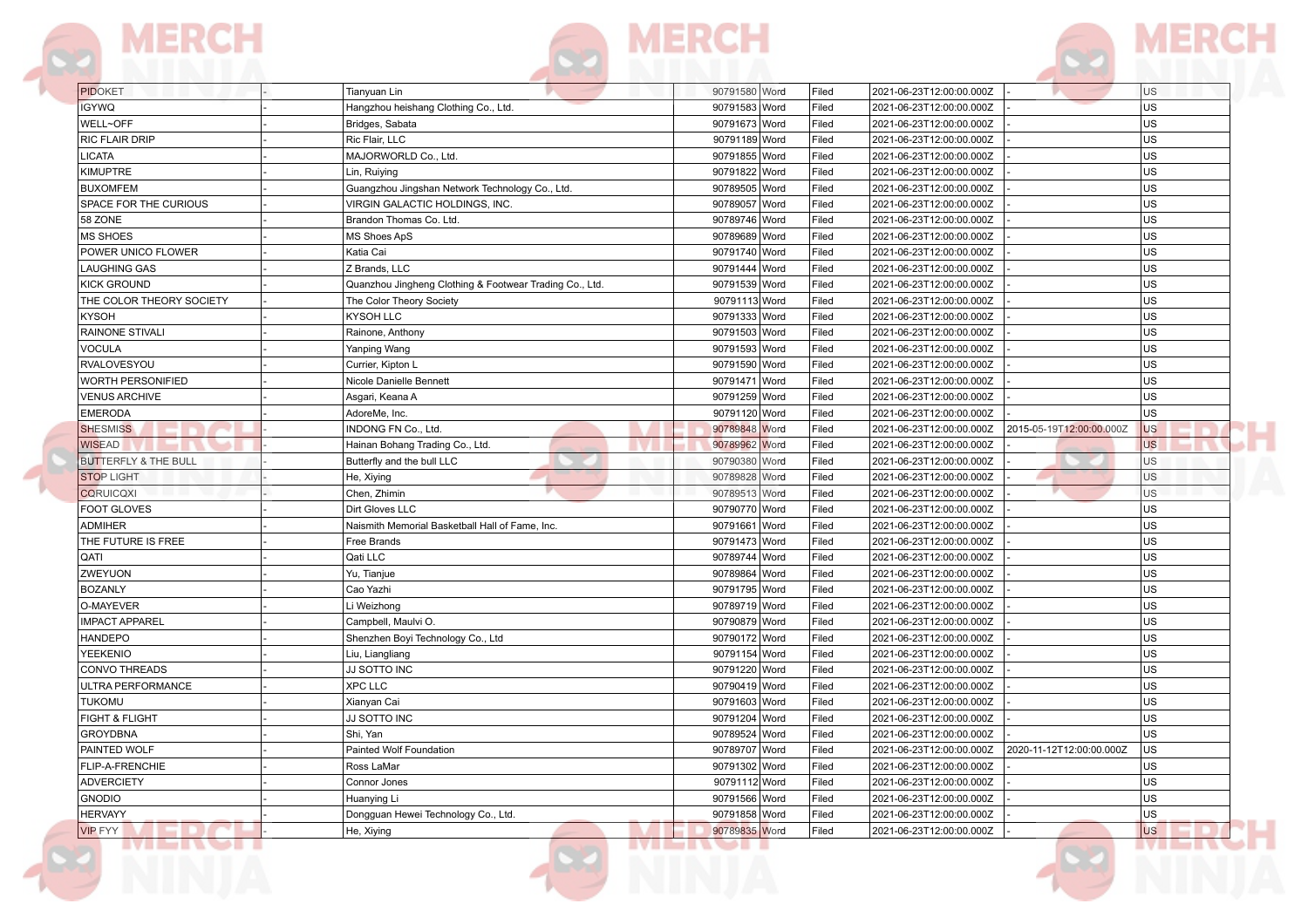





| <b>BLOCK + INK</b>                             | <b>Block and Ink LLC</b>                               | 90789949 Word | Filed | 2021-06-23T12:00:00.000Z | U <sub>S</sub>                        |
|------------------------------------------------|--------------------------------------------------------|---------------|-------|--------------------------|---------------------------------------|
| <b>ARMADIO</b>                                 | Wan, Fangqian                                          | 90789619 Word | Filed | 2021-06-23T12:00:00.000Z | lus                                   |
| <b>COEPRES</b>                                 | Guangzhou Yaoye Network Technology Co., Ltd.           | 90789599 Word | Filed | 2021-06-23T12:00:00.000Z | us                                    |
| <b>XIANGAN</b>                                 | Li, Yapeng                                             | 90790442 Word | Filed | 2021-06-23T12:00:00.000Z | lus                                   |
| <b>ROXETTE ARISA</b>                           | Roxette Arisa, Inc.                                    | 90790387 Word | Filed | 2021-06-23T12:00:00.000Z | lus                                   |
| URBAN JEEP SQUAD                               | Moore, Gail                                            | 90790555 Word | Filed | 2021-06-23T12:00:00.000Z | lus                                   |
| I DIG VINYL                                    | Chesler, Amy B                                         | 90791101 Word | Filed | 2021-06-23T12:00:00.000Z | us                                    |
| <b>UARITION</b>                                | Quanzhou BaiTai Sports Products Co., Ltd.              | 90791862 Word | Filed | 2021-06-23T12:00:00.000Z | us                                    |
| WOOD U                                         | Edwards, D'Wayne L.                                    | 90791715 Word | Filed | 2021-06-23T12:00:00.000Z | lus                                   |
| <b>FIRE CREEK</b>                              | MBD Holdings, LLC                                      | 90791546 Word | Filed | 2021-06-23T12:00:00.000Z | lus                                   |
| <b>MONROEJ</b>                                 | MONROE J                                               | 90791868 Word | Filed | 2021-06-23T12:00:00.000Z | lus                                   |
| JADORIAN CLOTHING & CO                         | Morris, Arshaunna                                      | 90791131 Word | Filed | 2021-06-23T12:00:00.000Z | lus                                   |
| <b>BUOCENISY</b>                               | Shenzhen Rongdaya Network Technology Co., Ltd.         | 90790965 Word | Filed | 2021-06-23T12:00:00.000Z | lus                                   |
| WYBAXZ                                         | Guangzhou Ganyakun Economic and Trade Co., Ltd.        | 90789350 Word | Filed | 2021-06-22T12:00:00.000Z | us                                    |
| CRASH LINE / ROUGH AND TUMBLE<br><b>HOCKEY</b> | Mapleleaf LTD. LLC                                     | 90787732 Word | Filed | 2021-06-22T12:00:00.000Z | <b>US</b>                             |
| LULLABLY                                       | Lullably LLC                                           | 90787941 Word | Filed | 2021-06-22T12:00:00.000Z | lus                                   |
| <b>MUSIC STREET</b>                            | The Consortium Firm International, LLC                 | 90788253 Word | Filed | 2021-06-22T12:00:00.000Z | lus                                   |
| <b>MICREO</b>                                  | Shenzhen Jiaqi Decoration Design Engineering Co., Ltd. | 90788254 Word | Filed | 2021-06-22T12:00:00.000Z | us                                    |
| <b>ALIYAH EL</b>                               | Aliyah El                                              | 90788976 Word | Filed | 2021-06-22T12:00:00.000Z | lus                                   |
| <b>GAIAFITT</b>                                | Guangzhou Ledong Fashion Technology Co., Ltd.          | 90788343 Word | Filed | 2021-06-22T12:00:00.000Z | us                                    |
| LIVE ALIVE FEEL GOOD<br><b>CONTRACTOR</b>      | PURE ROMANCE, LLC<br>. .                               | 90788160 Word | Filed | 2021-06-22T12:00:00.000Z | U <sub>S</sub><br><b>STATE STATE</b>  |
| <b>MISSAVID</b>                                | Shenzhen New Gen Technology co., Ltd                   | 90786853 Word | Filed | 2021-06-22T12:00:00.000Z | <sub>US</sub>                         |
| <b>DRAGON LADY</b>                             | Last Dragon Pizza, Inc.                                | 90789051 Word | Filed | 2021-06-22T12:00:00.000Z | <b>US</b>                             |
| OLÉ                                            | Vole, Inc.                                             | 90787682 Word | Filed | 2021-06-22T12:00:00.000Z | U <sub>S</sub>                        |
| <b>POUKUHIC</b>                                | Lin, Ruiying                                           | 90788183 Word | Filed | 2021-06-22T12:00:00.000Z | <b>US</b>                             |
| <b>SDWDCJS</b>                                 | Liu, Haiming                                           | 90788043 Word | Filed | 2021-06-22T12:00:00.000Z | US <sup></sup>                        |
| <b>OCEAN WATCH</b>                             | Vallation, Inc.                                        | 90788106 Word | Filed | 2021-06-22T12:00:00.000Z | lus                                   |
| NICE CULTURE                                   | Janice Williams                                        | 90788968 Word | Filed | 2021-06-22T12:00:00.000Z | lus                                   |
| <b>YIISIIY</b>                                 | Wu, Jing                                               | 90788014 Word | Filed | 2021-06-22T12:00:00.000Z | us                                    |
| OUNERGY                                        | Xu, Zhihui                                             | 90789076 Word | Filed | 2021-06-22T12:00:00.000Z | lus                                   |
| ALL SHALL PERISH                               | Russo, Caysen                                          | 90787489 Word | Filed | 2021-06-22T12:00:00.000Z | lus                                   |
| KULIBASTER                                     | Yiwu Jiexian E-commerce Co., Ltd.                      | 90787031 Word | Filed | 2021-06-22T12:00:00.000Z | lus                                   |
| DLD DAYANA LEON                                | GRUPO DLD, C.A.                                        | 90787830 Word | Filed | 2021-06-22T12:00:00.000Z | lus                                   |
| YUNBEI                                         | Xinshuang Liu                                          | 90787115 Word | Filed | 2021-06-22T12:00:00.000Z | US                                    |
| <b>VERYME</b>                                  | Chenyu Zhixiang Technology (Guangzhou) Co., Ltd.       | 90787187 Word | Filed | 2021-06-22T12:00:00.000Z | <b>US</b>                             |
| <b>GMP LIFE</b>                                | <b>GMP Life LLC</b>                                    | 90787893 Word | Filed | 2021-06-22T12:00:00.000Z | lus                                   |
| STAY MAD, BOO BOO                              | Dusty Muzzle Publishing Group                          | 90788432 Word | Filed | 2021-06-22T12:00:00.000Z | <b>US</b>                             |
| <b>HIT NUKES</b>                               | Rebecca Young                                          | 90788140 Word | Filed | 2021-06-22T12:00:00.000Z | lus                                   |
| CURATED BY M. MAKISM SOLOMON                   |                                                        |               |       |                          |                                       |
| FOR THE 7TH                                    | 7th Trumpet Clothing LLC                               | 90788319 Word | Filed | 2021-06-22T12:00:00.000Z | <b>US</b>                             |
| <b>ZIPPY STYLES</b>                            | Sugameli, Joseph                                       | 90788586 Word | Filed | 2021-06-22T12:00:00.000Z | lus                                   |
| <b>GOD'S MASTERPIECE</b>                       | <b>GMP Life LLC</b>                                    | 90787463 Word | Filed | 2021-06-22T12:00:00.000Z | <b>US</b>                             |
| <b>FREEDAKIDZ</b>                              | Wong, Donald                                           | 90787726 Word | Filed | 2021-06-22T12:00:00.000Z | lus                                   |
| THE EXERCIST                                   | Hawkins, Peter                                         | 90787433 Word | Filed | 2021-06-22T12:00:00.000Z | US                                    |
| THE CEO STYLE                                  | THE CEO STYLE, LLC                                     | 90787857 Word | Filed | 2021-06-22T12:00:00.000Z | <b>US</b>                             |
| <b>BLOCK GARDEN</b><br>___                     | Liao, Junrou<br>. .                                    | 90789412 Word | Filed | 2021-06-22T12:00:00.000Z | <b>US</b><br><b>Contract Contract</b> |
|                                                |                                                        |               |       |                          |                                       |



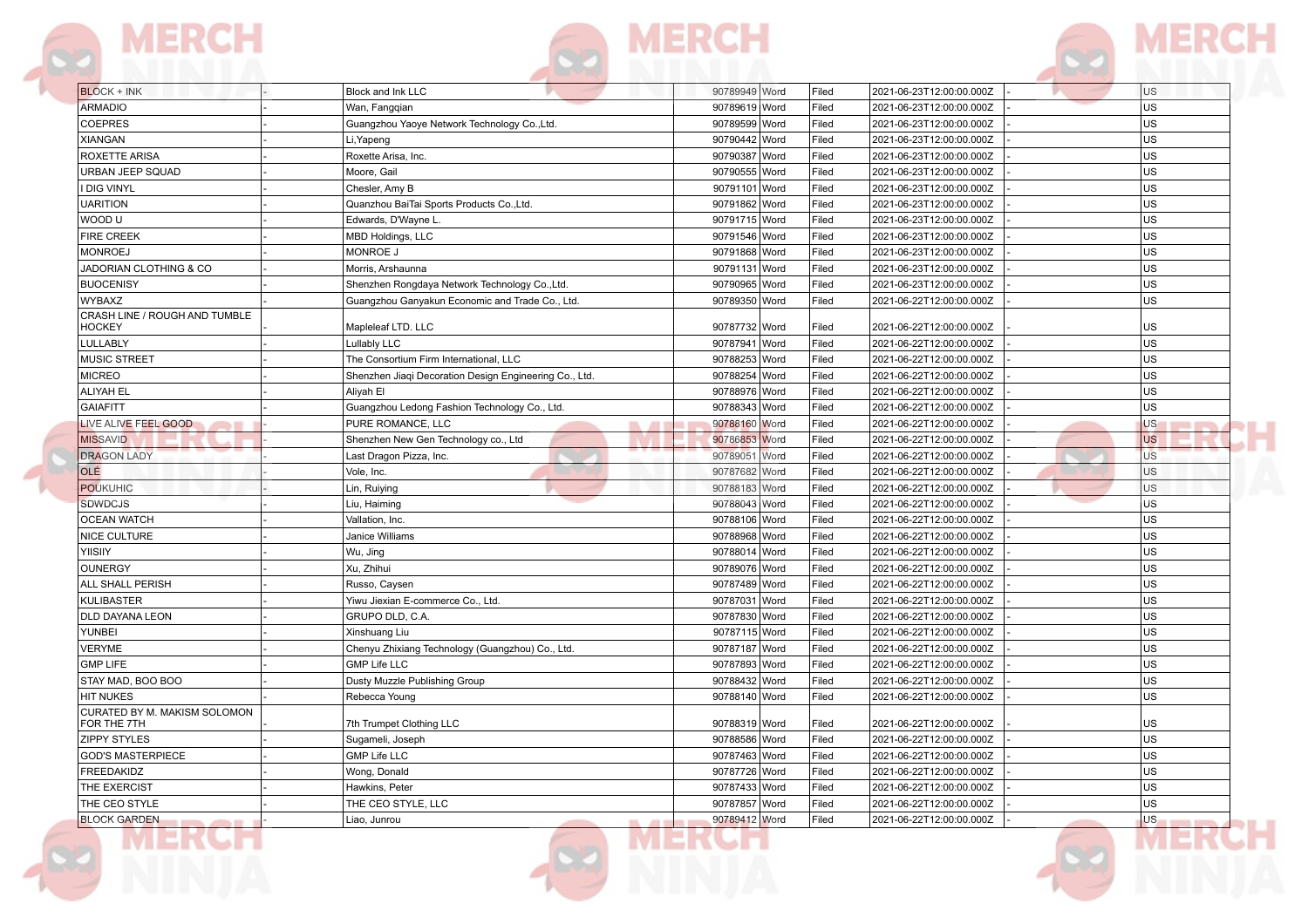|  | the property of the property of |  |
|--|---------------------------------|--|
|  |                                 |  |



| <b>THE REAL PROPERTY</b> |  |
|--------------------------|--|

| <b>LEMONSEA</b>                  | Guangzhou Xinshengchang Trading Co., Ltd.   | 90789447 Word    | Filed | 2021-06-22T12:00:00.000Z |                          | US            |
|----------------------------------|---------------------------------------------|------------------|-------|--------------------------|--------------------------|---------------|
| WITH LOVE, BY KEN                | Atiyah Wright                               | 90788763 Word    | Filed | 2021-06-22T12:00:00.000Z |                          | <b>US</b>     |
| <b>SHOPBUY</b>                   | Wang Yingfan                                | 90787036 Word    | Filed | 2021-06-22T12:00:00.000Z |                          | <b>US</b>     |
| LAUNDRYBONNET                    | lesha Sharane Goodman                       | 90789012 Word    | Filed | 2021-06-22T12:00:00.000Z |                          | <b>US</b>     |
| <b>DENIM BLVD BLACK</b>          | YJK TM LLC                                  | 90788562 Word    | Filed | 2021-06-22T12:00:00.000Z |                          | <b>US</b>     |
| <b>HERPLUM</b>                   | Hall, Natasha A                             | 90789430 Word    | Filed | 2021-06-22T12:00:00.000Z |                          | <b>US</b>     |
| CARABOTTON                       | Xu, Zhenhong                                | 90789173 Word    | Filed | 2021-06-22T12:00:00.000Z |                          | <b>US</b>     |
| <b>HEARTS UP, GUNS DOWN</b>      | 7th Trumpet Clothing LLC                    | 90788274 Word    | Filed | 2021-06-22T12:00:00.000Z |                          | <b>US</b>     |
| POWDERHOUND                      | Powderhound Ltd.                            | 90787831<br>Word | Filed | 2021-06-22T12:00:00.000Z | 2019-02-13T12:00:00.000Z | <b>US</b>     |
| GGDAPP                           | Yuping Li                                   | 90789377 Word    | Filed | 2021-06-22T12:00:00.000Z |                          | <b>US</b>     |
| DON'T MESS WITH TEXANS           | Mathews, Haley                              | 90787679 Word    | Filed | 2021-06-22T12:00:00.000Z |                          | US            |
| PARKS + MAE                      | Haloz LLC                                   | 90787783 Word    | Filed | 2021-06-22T12:00:00.000Z |                          | <b>US</b>     |
| <b>WUDULUX</b>                   | Du, Hongliang                               | 90789281 Word    | Filed | 2021-06-22T12:00:00.000Z |                          | US            |
| <b>PASAKYA</b>                   | Sakya Sports (Shenzhen) Co., Ltd            | 90789301 Word    | Filed | 2021-06-22T12:00:00.000Z |                          | <b>US</b>     |
| RAGE DENIM                       | <b>BSD TRADING COMPANY LLC</b>              | 90787979 Word    | Filed | 2021-06-22T12:00:00.000Z |                          | <b>US</b>     |
| <b>VOILETENO</b>                 | Liang, Fangyi                               | 90787077 Word    | Filed | 2021-06-22T12:00:00.000Z |                          | <b>US</b>     |
| FIRE FORCE TACTICAL              | <b>Fire Force Tactical Gear</b>             | 90787987 Word    | Filed | 2021-06-22T12:00:00.000Z |                          | <b>US</b>     |
| 3 TEN DENIM KO.                  | Ampey, Koria                                | 90787409 Word    | Filed | 2021-06-22T12:00:00.000Z |                          | <b>US</b>     |
| <b>BUSHNELL GOLF</b>             | Bushnell Inc.                               | 90789096 Word    | Filed | 2021-06-22T12:00:00.000Z |                          | <b>US</b>     |
| RECHERCHÉ COLLECTIONS            | RECHERCHÉ COLLECTIONS, LLC                  | 90788592 Word    | Filed | 2021-06-22T12:00:00.000Z |                          | <b>US</b>     |
| <b>WOLMAXX</b>                   | VINAGREENTECH CO., LTD                      | 90788360 Word    | Filed | 2021-06-22T12:00:00.000Z |                          | <b>US</b>     |
| <b>DM SHAPEWEAR</b>              | Dominican Mulatto Inc                       | 90787225 Word    | Filed | 2021-06-22T12:00:00.000Z |                          | <b>US</b>     |
| <b>SCUTTY</b>                    | DeMarquis Palmer                            | 90787999 Word    | Filed | 2021-06-22T12:00:00.000Z |                          | <b>US</b>     |
| <b>STAGEDOODY</b>                | StageDoody Inc.                             | 90787391 Word    | Filed | 2021-06-22T12:00:00.000Z |                          | US            |
| <b>LNOAIQ</b>                    | Changliang Zhou                             | 90789389 Word    | Filed | 2021-06-22T12:00:00.000Z |                          | US            |
| <b>C&amp;C CALIFORNIA</b>        | ACH C&C LLC                                 | 90788579 Word    | Filed | 2021-06-22T12:00:00.000Z |                          | US            |
| THE BIG G WAY                    | <b>GMG Generation</b>                       | 90788548 Word    | Filed | 2021-06-22T12:00:00.000Z |                          | <b>US</b>     |
| <b>LETHAL BETTY</b>              | Lethal Betty LLC                            | 90788109 Word    | Filed | 2021-06-22T12:00:00.000Z |                          | <b>US</b>     |
| <b>DOZOU</b>                     | Dongyang Muli Electronic Commerce Co., Ltd. | 90789220 Word    | Filed | 2021-06-22T12:00:00.000Z |                          | US            |
| <b>TOUGH OUTFITTERS</b>          | Evergreen Supply LLC                        | 90787891 Word    | Filed | 2021-06-22T12:00:00.000Z |                          | US            |
| <b>KAZPLA</b>                    | Montoya, Gabriel                            | 90788015 Word    | Filed | 2021-06-22T12:00:00.000Z |                          | US            |
| <b>NACHER HAUS</b>               | NaCHer Haus LLC                             | 90788841<br>Word | Filed | 2021-06-22T12:00:00.000Z |                          | <b>US</b>     |
| <b>DIFIUPAI</b>                  | Guangzhou Fanghua Trading Co., Ltd.         | 90786994 Word    | Filed | 2021-06-22T12:00:00.000Z |                          | <b>US</b>     |
| SNOPARD                          | Yiwu Saichi Textile Technology Co., Ltd.    | 90789345 Word    | Filed | 2021-06-22T12:00:00.000Z |                          | <b>US</b>     |
| LIVE FREE AND CAMP               | Mountain Lake Campground, LLC               | 90789165 Word    | Filed | 2021-06-22T12:00:00.000Z |                          | <b>US</b>     |
| PRO-TECH PERFORMANCE             | It's Greek To Me, Inc.                      | 90787542 Word    | Filed | 2021-06-22T12:00:00.000Z |                          | <b>US</b>     |
| <b>I-KEAUI</b>                   | Shenzhen Keyinglong Electronics Co., Ltd    | 90787107 Word    | Filed | 2021-06-22T12:00:00.000Z |                          | <b>US</b>     |
| <b>KOKOVIFYVES</b>               | Shenzhen Ge Ai Cheng Trading Co., Ltd.      | 90787067 Word    | Filed | 2021-06-22T12:00:00.000Z |                          | <b>US</b>     |
| <b>ICOBID</b>                    | Yuping Li                                   | 90789371 Word    | Filed | 2021-06-22T12:00:00.000Z |                          | <b>US</b>     |
| <b>UNREALISME</b>                | Unreal, Inc.                                | 90787481 Word    | Filed | 2021-06-22T12:00:00.000Z |                          | <b>US</b>     |
| LECHER BRAND                     | Dallaire, Trey                              | 90787681 Word    | Filed | 2021-06-22T12:00:00.000Z |                          | <b>US</b>     |
| ARIZONA LEMON                    | Arizona Lemon LLC                           | 90787212 Word    | Filed | 2021-06-22T12:00:00.000Z |                          | <b>US</b>     |
| <b>TECHTEENTH</b>                | TechTeenth, LLC                             | 90788902 Word    | Filed | 2021-06-22T12:00:00.000Z |                          | <b>US</b>     |
| <b>DANSEKRAN</b>                 | <b>WENHAI DAI</b>                           | 90788725 Word    | Filed | 2021-06-22T12:00:00.000Z |                          | US            |
| NXTGEN SPORTS EST. 2021          | NXTGEN SPORTS LLC                           | 90788107 Word    | Filed | 2021-06-22T12:00:00.000Z |                          | <b>US</b>     |
| YL STUDIO: YOUR LETTERS. YOUR LE | Made by Marie LLC                           | 90788037 Word    | Filed | 2021-06-22T12:00:00.000Z |                          | US            |
| KENZAL                           | Guangzhou Shuoxin Sporting Goods Co., Ltd.  | 90787030 Word    | Filed | 2021-06-22T12:00:00.000Z |                          | <b>US</b>     |
| n bin s                          |                                             | <b>IVIE IVE</b>  |       |                          |                          | <u>ivi – </u> |

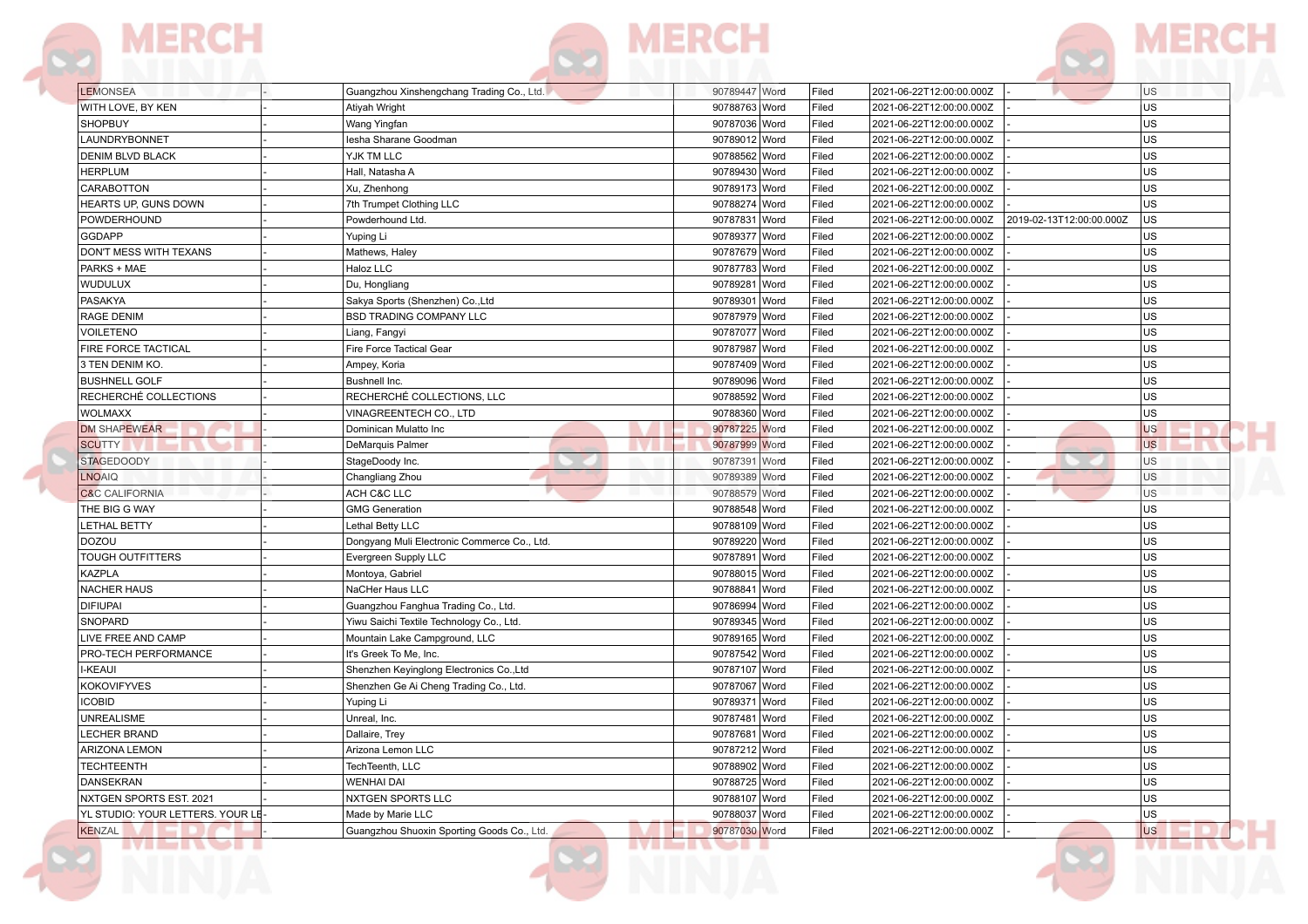

| <b>THICK REACTION FORCE</b>        | Thick Reaction Force LLC                                      | 90787444 Word | Filed | 2021-06-22T12:00:00.000Z                             | <b>US</b>       |
|------------------------------------|---------------------------------------------------------------|---------------|-------|------------------------------------------------------|-----------------|
| <b>SUN SURFER</b>                  | Beachmark Inc.                                                | 90787919 Word | Filed | 2021-06-22T12:00:00.000Z                             | <b>US</b>       |
| SOUTHERN MILLENNIY'ALL             | Sean Barragan                                                 | 90787259 Word | Filed | 2021-06-22T12:00:00.000Z                             | US              |
| <b>UFOLLOW</b>                     |                                                               | 90786872 Word | Filed | 2021-06-22T12:00:00.000Z                             | <b>US</b>       |
| WEYOIOI                            | Liu Jicheng                                                   | 90789120 Word | Filed | 2021-06-22T12:00:00.000Z                             | <b>US</b>       |
| PIX MIX                            | Lu, Kongying<br>ZHISHENG (DONGGUAN) FOOTWEAR TRADING CO.,LTD. | 90789361 Word | Filed | 2021-06-22T12:00:00.000Z                             | US              |
| <b>EKFPERU</b>                     |                                                               |               | Filed |                                                      | US              |
|                                    | Huang, Pengbo                                                 | 90787827 Word | Filed | 2021-06-22T12:00:00.000Z<br>2021-06-22T12:00:00.000Z | US              |
| EOVZGRYU<br>PLACID PAJAMAS         | Lin, Haisheng                                                 | 90787618 Word | Filed |                                                      | lus             |
| LINKEDBODY                         | Placid Pajamas LLC<br>LINKEDSELF COMPANIES, INC               | 90787263 Word | Filed | 2021-06-22T12:00:00.000Z<br>2021-06-22T12:00:00.000Z | lus             |
|                                    |                                                               | 90787697 Word |       |                                                      |                 |
| <b>SKI HIPPY</b>                   | O'Brien, Bart                                                 | 90788428 Word | Filed | 2021-06-22T12:00:00.000Z                             | US<br><b>US</b> |
| <b>EASTFINDER</b>                  | Shengli Cao                                                   | 90789262 Word | Filed | 2021-06-22T12:00:00.000Z                             |                 |
| <b>BOBBY LAKE APPAREL</b>          | Herring, Robert                                               | 90787617 Word | Filed | 2021-06-22T12:00:00.000Z                             | <b>US</b>       |
| <b>MILIMA LAMU</b>                 | Putian Haola Electronic Commerce Co., Ltd.                    | 90786989 Word | Filed | 2021-06-22T12:00:00.000Z                             | lus             |
| MR. MARDI GRAS                     | B.K. Holdings L.L.C.                                          | 90788877 Word | Filed | 2021-06-22T12:00:00.000Z                             | US              |
| PLUMLEEROAMS                       | Reed, Brooke                                                  | 90788324 Word | Filed | 2021-06-22T12:00:00.000Z                             | US              |
| <b>BNZUTIOE</b>                    | Lin, Jianfei                                                  | 90788600 Word | Filed | 2021-06-22T12:00:00.000Z                             | US              |
| <b>LINENLINE</b>                   | NOVOBAY AUSTRALIA PTY LTD                                     | 90787743 Word | Filed | 2021-06-22T12:00:00.000Z                             | lus             |
| ULUAON                             | Shenzhen Jiaqi Decoration Design Engineering Co., Ltd.        | 90788272 Word | Filed | 2021-06-22T12:00:00.000Z                             | US              |
| <b>HANS CAT</b>                    | Lu, Guangkai                                                  | 90787027 Word | Filed | 2021-06-22T12:00:00.000Z                             | US              |
| FRESH FLY FLASHY                   | Fresh Fly Flashy LLC                                          | 90787911 Word | Filed | 2021-06-22T12:00:00.000Z                             | US              |
| <b>FREEDOM LOVING AMERICAN</b>     | McDonnell, Erin                                               | 90787811 Word | Filed | 2021-06-22T12:00:00.000Z                             | <b>US</b>       |
| <b>STRIP HAPPENS</b>               | Dukatz, Rodney                                                | 90787574 Word | Filed | 2021-06-22T12:00:00.000Z                             | <b>US</b>       |
| <b>KONA STYLE</b>                  | Ferris, Matt                                                  | 90788524 Word | Filed | 2021-06-22T12:00:00.000Z                             | <b>US</b>       |
| PET POOPER                         | Gilmore, Dena                                                 | 90788293 Word | Filed | 2021-06-22T12:00:00.000Z                             | U <sub>S</sub>  |
| <b>NSIGHT DESIGNS STUDIOS INC.</b> | NSight Designs Studios inc                                    | 90788900 Word | Filed | 2021-06-22T12:00:00.000Z                             | <b>US</b>       |
| MENARÉ SKY                         | Hudson, Ricky                                                 | 90787558 Word | Filed | 2021-06-22T12:00:00.000Z                             | lus             |
| <b>ORIGIN BUILT</b>                | Origin BJJ LLC                                                | 90788053 Word | Filed | 2021-06-22T12:00:00.000Z                             | lus             |
| LOKERNZY                           | Li, Yuchang                                                   | 90789257 Word | Filed | 2021-06-22T12:00:00.000Z                             | lus             |
| <b>HASHBX</b>                      | Yuping Li                                                     | 90789375 Word | Filed | 2021-06-22T12:00:00.000Z                             | US              |
| <b>KFERAXSZ</b>                    | Gu, Jing                                                      | 90789104 Word | Filed | 2021-06-22T12:00:00.000Z                             | <b>US</b>       |
| NOBODY DOES THIS TOUR              | Sebastian Maniscalco                                          | 90787634 Word | Filed | 2021-06-22T12:00:00.000Z                             | <b>US</b>       |
| JOIN THE WAY                       | Join the Way, LLC                                             | 90787643 Word | Filed | 2021-06-22T12:00:00.000Z                             | <b>US</b>       |
| <b>FINEROSE</b>                    | America Hermax Co., Limited.                                  | 90787747 Word | Filed | 2021-06-22T12:00:00.000Z                             | <b>US</b>       |
| <b>TRYOGA</b>                      | Zhao Jin                                                      | 90787846 Word | Filed | 2021-06-22T12:00:00.000Z                             | <b>US</b>       |
| <b>VIKAKIOOZE</b>                  | Shenzhen Ge Ai Cheng Trading Co., Ltd.                        | 90787076 Word | Filed | 2021-06-22T12:00:00.000Z                             | lus             |
| HOORAY! IT'S AN OKOBOJI DAY        | Funky Monkey LLC                                              | 90789072 Word | Filed | 2021-06-22T12:00:00.000Z                             | US              |
| <b>VANSIHO</b>                     | SUZHOU BLUE SEAGULL FASHION CO., LTD.                         | 90789425 Word | Filed | 2021-06-22T12:00:00.000Z                             | <b>US</b>       |
| FRRW                               | W Concept Korea Co., Ltd.                                     | 90788822 Word | Filed | 2021-06-22T12:00:00.000Z 2020-11-03T12:00:00.000Z    | lus             |
| <b>GIGEQANX</b>                    | Lin, Jianfei                                                  | 90788618 Word | Filed | 2021-06-22T12:00:00.000Z                             | lus             |
| <b>CAMPFIRE CANNABIS</b>           | GW Technologies, LLC                                          | 90788665 Word | Filed | 2021-06-22T12:00:00.000Z                             | US              |
| <b>GO RECHARGE SPORTLETTE</b>      | Abercrombie & Fitch Trading Co                                | 90788353 Word | Filed | 2021-06-22T12:00:00.000Z                             | US              |
| <b>INTROMI</b>                     | Matin International Co., Ltd.                                 | 90788942 Word | Filed | 2021-06-22T12:00:00.000Z                             | us              |
| <b>FASHION FWD</b>                 | zhi bi yan                                                    | 90788995 Word | Filed | 2021-06-22T12:00:00.000Z                             | us              |
| THE HBCU FACTOR                    | Brown, Leventon                                               | 90787595 Word | Filed | 2021-06-22T12:00:00.000Z                             | us              |
| THE GOOD LIFE                      | Joseph Escobedo                                               | 90789033 Word | Filed | 2021-06-22T12:00:00.000Z                             | lus             |
| <b>RADNOR RAPTORS</b>              | Hart, Katherine G                                             | 90788374 Word | Filed | 2021-06-22T12:00:00.000Z                             | <b>US</b>       |



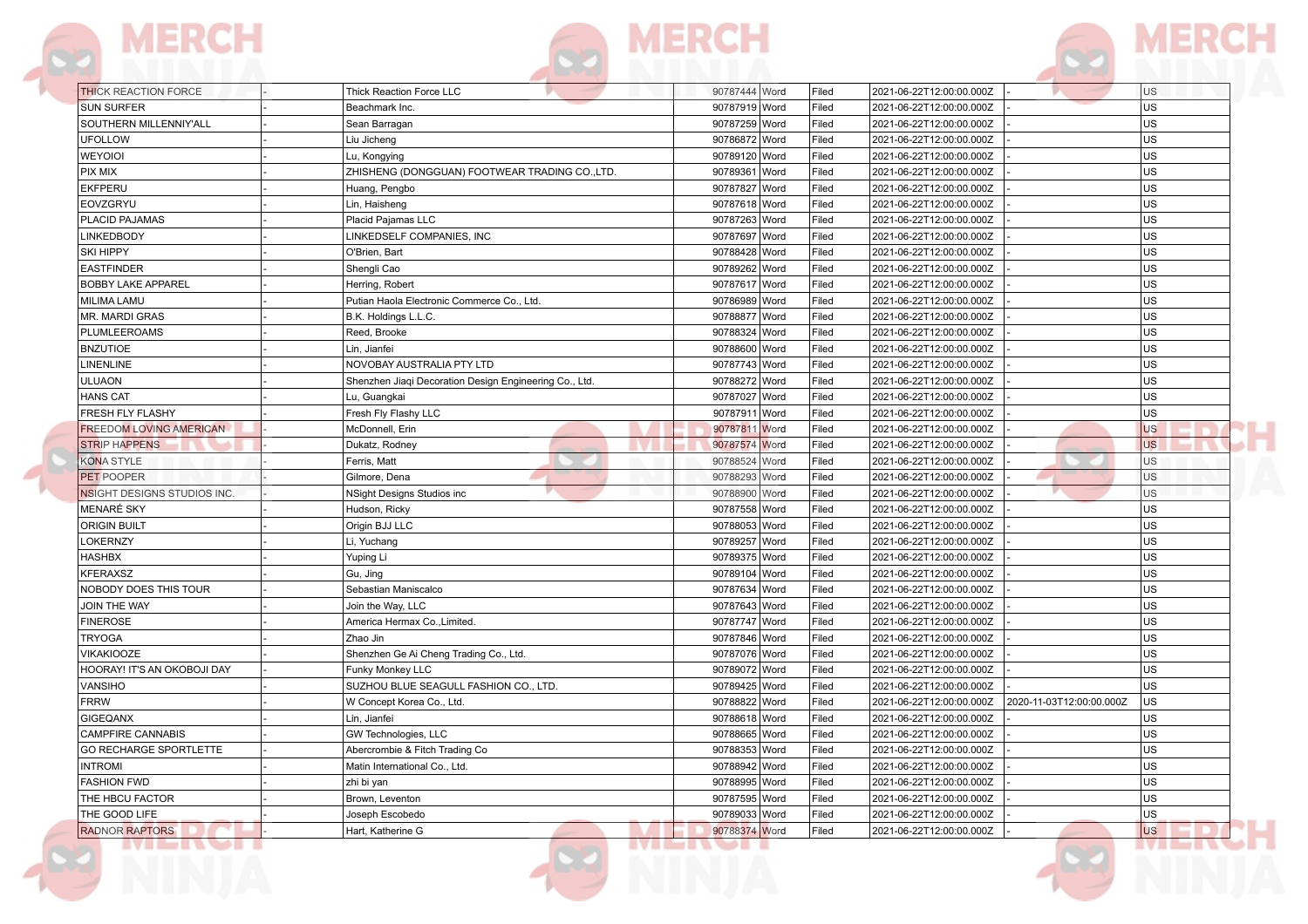

| <b>ROQIOME</b>                   | Guangzhou Qiaoruo Trading Co., Ltd.      | 90788088 Word | Filed | 2021-06-22T12:00:00.000Z | U <sub>S</sub> |
|----------------------------------|------------------------------------------|---------------|-------|--------------------------|----------------|
| THE BEST FOR THE MOST WITH THE   | Everlane, Inc.                           | 90787345 Word | Filed | 2021-06-22T12:00:00.000Z | <b>US</b>      |
| <b>GCVGOBNW</b>                  | Lin, Jianfei                             | 90787627 Word | Filed | 2021-06-22T12:00:00.000Z | <b>US</b>      |
| <b>UPFIND</b>                    | Liu Jicheng                              | 90786892 Word | Filed | 2021-06-22T12:00:00.000Z | <b>US</b>      |
| <b>DE KYEN</b>                   | PENG, JUE YU                             | 90789417 Word | Filed | 2021-06-22T12:00:00.000Z | <b>US</b>      |
| <b>JJDNDIDI YY</b>               | Wu, Dongtao                              | 90789203 Word | Filed | 2021-06-22T12:00:00.000Z | <b>US</b>      |
| MARTHA'S VINEYARD YACHT CLUB     | Jon Marc Sandifer                        | 90787886 Word | Filed | 2021-06-22T12:00:00.000Z | <b>US</b>      |
| A BIGGER BAG                     | Lewis, Justyn                            | 90787469 Word | Filed | 2021-06-22T12:00:00.000Z | <b>US</b>      |
| <b>HKLCXYIG</b>                  | Lin, Tingting                            | 90788630 Word | Filed | 2021-06-22T12:00:00.000Z | <b>US</b>      |
| LIOKIECV                         | Lin, Ruiying                             | 90788190 Word | Filed | 2021-06-22T12:00:00.000Z | <b>US</b>      |
| <b>MONSE</b>                     | Monse LLC                                | 90788216 Word | Filed | 2021-06-22T12:00:00.000Z | <b>US</b>      |
| MOVEMENT IS FREEDOM              | Pointe Noir Pty Ltd.                     | 90789172 Word | Filed | 2021-06-22T12:00:00.000Z | US             |
| CREEK LIFE & CO.                 | ARMS FAMILY HOMESTEAD                    | 90787308 Word | Filed | 2021-06-22T12:00:00.000Z | US             |
| <b>ALL-CITY</b>                  | Quality Bicycle Products, GBC            | 90787637 Word | Filed | 2021-06-22T12:00:00.000Z | US             |
| <b>OVINO</b>                     | Moshu. Mariia                            | 90787384 Word | Filed | 2021-06-22T12:00:00.000Z | US             |
| <b>WHYSHE</b>                    | Zhao Jin                                 | 90787879 Word | Filed | 2021-06-22T12:00:00.000Z | US             |
| <b>HABIBIZ</b>                   | Sako, Sam M                              | 90787188 Word | Filed | 2021-06-22T12:00:00.000Z | <b>US</b>      |
| <b>KISSLIP</b>                   | Yang Qingjian                            | 90787718 Word | Filed | 2021-06-22T12:00:00.000Z | <b>US</b>      |
| WHEN 90 MINUTES IS NOT ENOUGH    | 110 Football LLC                         | 90787907 Word | Filed | 2021-06-22T12:00:00.000Z | <b>US</b>      |
| <b>MESACHY</b>                   | Qihui Hu                                 | 90787192 Word | Filed | 2021-06-22T12:00:00.000Z | <b>US</b>      |
| <b>STAY SHARP &amp; ON POINT</b> | Wilson, Bryant                           | 90787002 Word | Filed | 2021-06-22T12:00:00.000Z | <b>US</b>      |
| <b>HEADHUNNYNCHARGE</b>          | HEADHUNNYNCHARGE, LLC                    | 90787548 Word | Filed | 2021-06-22T12:00:00.000Z | <b>US</b>      |
| <b>ABOUT THAT WALLET</b>         | About that Wallet, LLC                   | 90787871 Word | Filed | 2021-06-22T12:00:00.000Z | <b>US</b>      |
| <b>G WAY</b>                     | <b>GMG Generation</b>                    | 90788596 Word | Filed | 2021-06-22T12:00:00.000Z | <b>US</b>      |
| STAY STRONG STAY POSITIVE FIND A | Lewis, Sarah                             | 90788362 Word | Filed | 2021-06-22T12:00:00.000Z | <b>US</b>      |
| <b>CXQTHDN</b>                   | Lin, Haisheng                            | 90788608 Word | Filed | 2021-06-22T12:00:00.000Z | <b>US</b>      |
| HEARTBEAT HOT SAUCE CO.          | Heartbeat Hot Sauce Inc.                 | 90788150 Word | Filed | 2021-06-22T12:00:00.000Z | US             |
| THE BIG SILENCE                  | Sahaidachny, Karena Dawn                 | 90788285 Word | Filed | 2021-06-22T12:00:00.000Z | US             |
| <b>COMFORT LINEN</b>             | Nancy Ellen Comfort Linen Inc.           | 90787819 Word | Filed | 2021-06-22T12:00:00.000Z | <b>US</b>      |
| <b>IMPERFECT FAITH</b>           | Pemberton LLC                            | 90788744 Word | Filed | 2021-06-22T12:00:00.000Z | <b>US</b>      |
| <b>REVIVE MINDS</b>              | Revive Minds, LLC                        | 90788549 Word | Filed | 2021-06-22T12:00:00.000Z | <b>US</b>      |
| NO POCKET WATCHING WHOLESALE     | Harvey Curtis, Lee Jr                    | 90788843 Word | Filed | 2021-06-22T12:00:00.000Z | <b>US</b>      |
| <b>DARK RAIN</b>                 | Vallation, Inc.                          | 90788049 Word | Filed | 2021-06-22T12:00:00.000Z | <b>US</b>      |
| <b>BAIHE-ZY</b>                  | Zhu, Yu                                  | 90788595 Word | Filed | 2021-06-22T12:00:00.000Z | <b>US</b>      |
| <b>FRANKLY DARLING</b>           | G.M.Group EU Ltd                         | 90788316 Word | Filed | 2021-06-22T12:00:00.000Z | <b>US</b>      |
| GO ALONG GET ALONG GANG          | Bust Life, LLC                           | 90788373 Word | Filed | 2021-06-22T12:00:00.000Z | <b>US</b>      |
| <b>SALMA HAYEK</b>               | Ventanarosa, Inc.                        | 90788714 Word | Filed | 2021-06-22T12:00:00.000Z | US             |
| <b>WEDUOMIG</b>                  | Ye, Hong                                 | 90788528 Word | Filed | 2021-06-22T12:00:00.000Z | US             |
| HEMI HELPING EVERYBODY MAKE IT   | Harris Jr, Eugene M                      | 90787211 Word | Filed | 2021-06-22T12:00:00.000Z | US             |
| SHE. F. HUTTON                   | Edwards, Stephanie Cecelia               | 90788443 Word | Filed | 2021-06-22T12:00:00.000Z | <b>US</b>      |
| <b>PINPOINT MOVERS</b>           | <b>Pinpoint Movers</b>                   | 90788116 Word | Filed | 2021-06-22T12:00:00.000Z | <b>US</b>      |
| PINKTIP                          | Yang Qingjian                            | 90787837 Word | Filed | 2021-06-22T12:00:00.000Z | <b>US</b>      |
| TRENCH SAN FRANCISCO             | Scott, Gregory J.                        | 90788387 Word | Filed | 2021-06-22T12:00:00.000Z | <b>US</b>      |
| <b>BUVANE</b>                    | Dongyang Huaheng Arts & Crafts Co., Ltd. | 90789197 Word | Filed | 2021-06-22T12:00:00.000Z | <b>US</b>      |
| <b>AOHBHICB</b>                  | Lin, Haisheng                            | 90787611 Word | Filed | 2021-06-22T12:00:00.000Z | <b>US</b>      |
| STATE THIRTY ONE                 | Adams, Patricia                          | 90788897 Word | Filed | 2021-06-22T12:00:00.000Z | US             |
| <b>KRÄNIK</b>                    | Byrd, John                               | 90788967 Word | Filed | 2021-06-22T12:00:00.000Z | <b>US</b>      |
|                                  |                                          |               |       |                          |                |

**IVIERVE** Ñ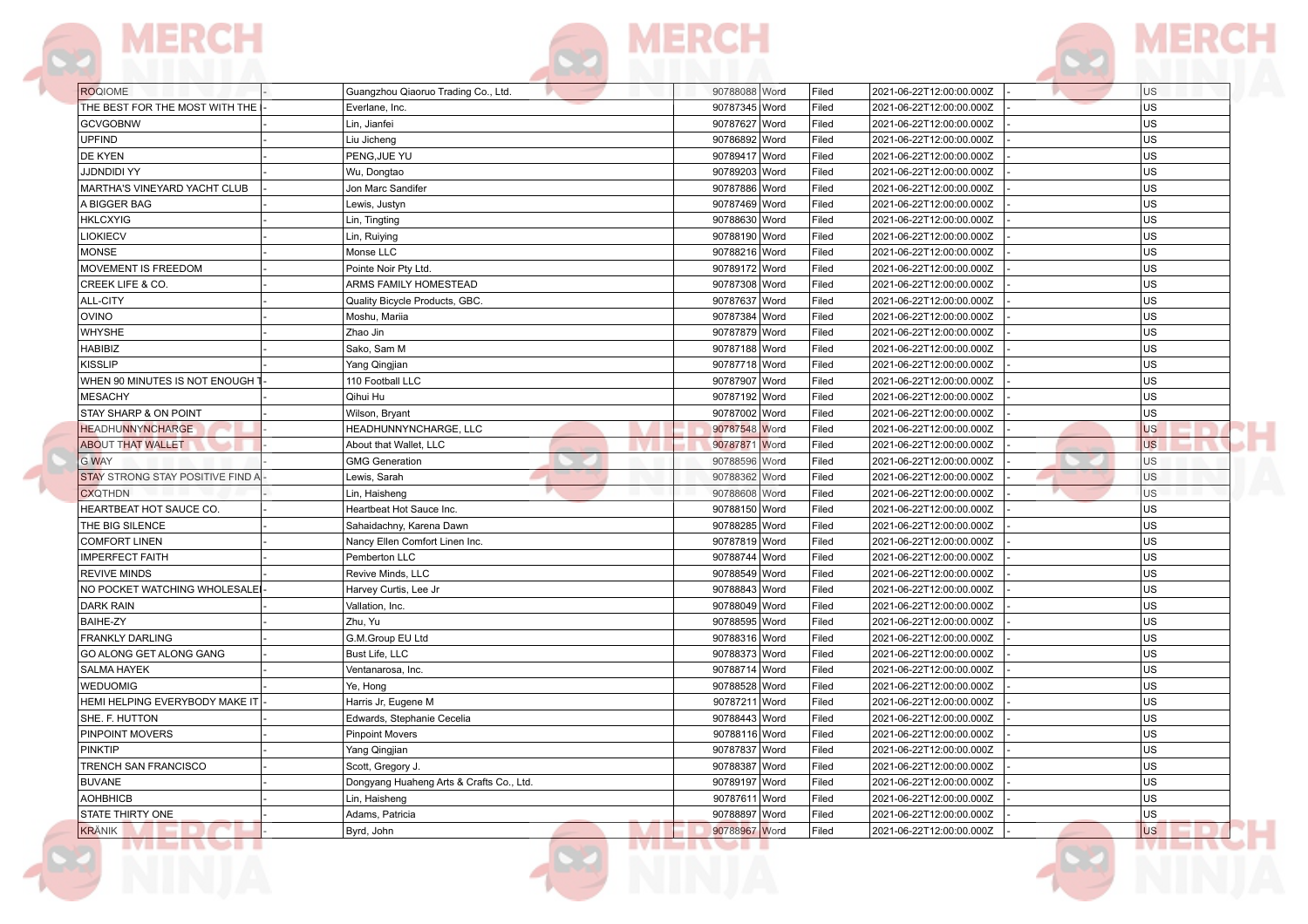|  | v n me il v Tell |  |
|--|------------------|--|
|  |                  |  |



| LEQIO                         | Ke Liqiong                                         | 90789307 Word   | Filed | 2021-06-22T12:00:00.000Z | U <sub>S</sub> |
|-------------------------------|----------------------------------------------------|-----------------|-------|--------------------------|----------------|
| TINY KNOT CO.                 | Tiny Knot Co.                                      | 90788985 Word   | Filed | 2021-06-22T12:00:00.000Z | US.            |
| <b>ELSARIN</b>                | Xuzhou Yaran Network Technology Co., Ltd.          | 90789320 Word   | Filed | 2021-06-22T12:00:00.000Z | lus            |
| MORTAL-ETERNITY               | <b>KP IMPEX</b>                                    | 90788169 Word   | Filed | 2021-06-22T12:00:00.000Z | lus.           |
| SAVED SAVAGE LIFESTYLE        | She's Destined, LLC                                | 90787478 Word   | Filed | 2021-06-22T12:00:00.000Z | lus            |
| <b>SPEEDLINES</b>             | Open Road Brands, LLC.                             | 90788447 Word   | Filed | 2021-06-22T12:00:00.000Z | lus            |
| LOS DOS CARNALES              | MARCO ANTONIO AGUIRRE TOSTADO                      | 90788737 Word   | Filed | 2021-06-22T12:00:00.000Z | lus            |
| <b>OHH MAMI</b>               | Michelle Peele                                     | 90788280 Word   | Filed | 2021-06-22T12:00:00.000Z | lus            |
| <b>ROIKEAS</b>                | Zhang, PuWen                                       | 90786934 Word   | Filed | 2021-06-22T12:00:00.000Z | lus            |
| <b>KGJIANDA</b>               | Qingdao Jianda Labor Protection Products Co., Ltd. | 90788099 Word   | Filed | 2021-06-22T12:00:00.000Z | lus            |
| CACTUS JONES                  | TBNR, LLC                                          | 90788433 Word   | Filed | 2021-06-22T12:00:00.000Z | lus            |
| <b>WIND BACK</b>              | Mondy, Kertious                                    | 90787590 Word   | Filed | 2021-06-22T12:00:00.000Z | lus            |
| NOGO ZONE                     | Doral Wilson                                       | 90788922 Word   | Filed | 2021-06-22T12:00:00.000Z | lus.           |
| <b>NEO-MONK SPIRITUALIST</b>  | Green Jr., Alexander                               | 90787923 Word   | Filed | 2021-06-22T12:00:00.000Z | lus            |
| PRIMIS UNUS VINTAGE IKON      | Vintage Ikon, LLC                                  | 90787882 Word   | Filed | 2021-06-22T12:00:00.000Z | lus            |
| PIECE OF CANDI                | Tate, Candice                                      | 90787507 Word   | Filed | 2021-06-22T12:00:00.000Z | lus            |
| UNBOSSED APPAREL              | Katrice Smith Hampton                              | 90787474 Word   | Filed | 2021-06-22T12:00:00.000Z | lus            |
| TAME-YOU                      | Escander Tamer R                                   | 90786904 Word   | Filed | 2021-06-22T12:00:00.000Z | lus            |
| <b>MEETME</b>                 | <b>WEBER MFG LLC</b>                               | 90789062 Word   | Filed | 2021-06-22T12:00:00.000Z | lus            |
| DON'T WURR BOUT IT            | Harlem Globetrotters International, Inc.           | 90788417 Word   | Filed | 2021-06-22T12:00:00.000Z | lus            |
| PURE HATE                     | Patlan, Mathew J                                   | 90786874 Word   | Filed | 2021-06-22T12:00:00.000Z | us             |
| <b>SMESH</b>                  | Hoover, Christopher J                              | 90787325 Word   | Filed | 2021-06-22T12:00:00.000Z | <b>US</b>      |
| S <sub>2</sub> O <sub>P</sub> | Wilson, Bryant                                     | 90786943 Word   | Filed | 2021-06-22T12:00:00.000Z | <b>US</b>      |
| RESURRECTION OF STREETWEAR FA | 7th Trumpet Clothing LLC                           | 90788207 Word   | Filed | 2021-06-22T12:00:00.000Z | <b>US</b>      |
| <b>ZEALOUS</b>                | Chouprouta, Michael                                | 90788988 Word   | Filed | 2021-06-22T12:00:00.000Z | U <sub>S</sub> |
| <b>HOODIE GOODIE</b>          | Howell, David L                                    | 90788126 Word   | Filed | 2021-06-22T12:00:00.000Z | <b>US</b>      |
| <b>FLOSS LIFE</b>             | Flossin Inc.                                       | 90788491 Word   | Filed | 2021-06-22T12:00:00.000Z | lus            |
| <b>TOPLOLOX</b>               | PERRY & PATRICK LLC                                | 90786893 Word   | Filed | 2021-06-22T12:00:00.000Z | lus            |
| JOHNNY DRINKS                 | Johnny Drinks, LLC                                 | 90784724 Word   | Filed | 2021-06-21T12:00:00.000Z | lus            |
| REALMS OF WONDER              | Katmandu Group LLC                                 | 90785406 Word   | Filed | 2021-06-21T12:00:00.000Z | lus            |
| HAS HEALED                    | Speed Crittle, Sharita                             | 90786276 Word   | Filed | 2021-06-21T12:00:00.000Z | lus            |
| <b>TROPICALLY IMPAIRED</b>    | Balasis, Andreas                                   | 90784565 Word   | Filed | 2021-06-21T12:00:00.000Z | lus            |
| <b>ALPHIE RUSSO</b>           | AlphieRusso.com LLC                                | 90785108 Word   | Filed | 2021-06-21T12:00:00.000Z | lus.           |
| SK8ERBOY                      | <b>JDTMK LLC</b>                                   | 90785367 Word   | Filed | 2021-06-21T12:00:00.000Z | lus            |
| <b>MULTPLOS</b>               | Zhou, Xiaoyu                                       | 90785377 Word   | Filed | 2021-06-21T12:00:00.000Z | lus            |
| <b>HUDSON MAIN</b>            | Hudson Main JC LLC                                 | 90785766 Word   | Filed | 2021-06-21T12:00:00.000Z | lus            |
| INDEPENDENCE TRADING POST     | INDEPENDENCE TRADING POST LLC                      | 90785398 Word   | Filed | 2021-06-21T12:00:00.000Z | lus            |
| LUFUFU                        | MAXAM TRADING, INC.                                | 90785386 Word   | Filed | 2021-06-21T12:00:00.000Z | lus            |
| <b>NENAKEST</b>               | Huang, Jiahui                                      | 90785866 Word   | Filed | 2021-06-21T12:00:00.000Z | lus            |
| JNGL                          | Major Scale Productions, L.L.C.                    | 90785584   Word | Filed | 2021-06-21T12:00:00.000Z | ∣∪s            |
| <b>QZ'S FAITHSHION</b>        | QZ's Faithshion L.L.C.                             | 90785179 Word   | Filed | 2021-06-21T12:00:00.000Z | lus            |
| SKINWALKER RANCH              | Adamantium Real Estate, LLC                        | 90785789 Word   | Filed | 2021-06-21T12:00:00.000Z | US.            |
| ARGH U MAD                    | Nikole Nunoo                                       | 90785861 Word   | Filed | 2021-06-21T12:00:00.000Z | <b>US</b>      |
| BEAN BABES SWIMWEAR           | Bean Babes Swimwear                                | 90786457 Word   | Filed | 2021-06-21T12:00:00.000Z | lus            |
| WAKEUPNTURNUP                 | WakeupNTurnup LLC                                  | 90786195 Word   | Filed | 2021-06-21T12:00:00.000Z | us             |
| <b>KSBS</b>                   | C2R Media Co. LLC                                  | 90786406 Word   | Filed | 2021-06-21T12:00:00.000Z | lus.           |
| LIMUVANY<br>.                 | Xie, Jianguo                                       | 90786729 Word   | Filed | 2021-06-21T12:00:00.000Z | lus            |
|                               |                                                    |                 |       |                          |                |



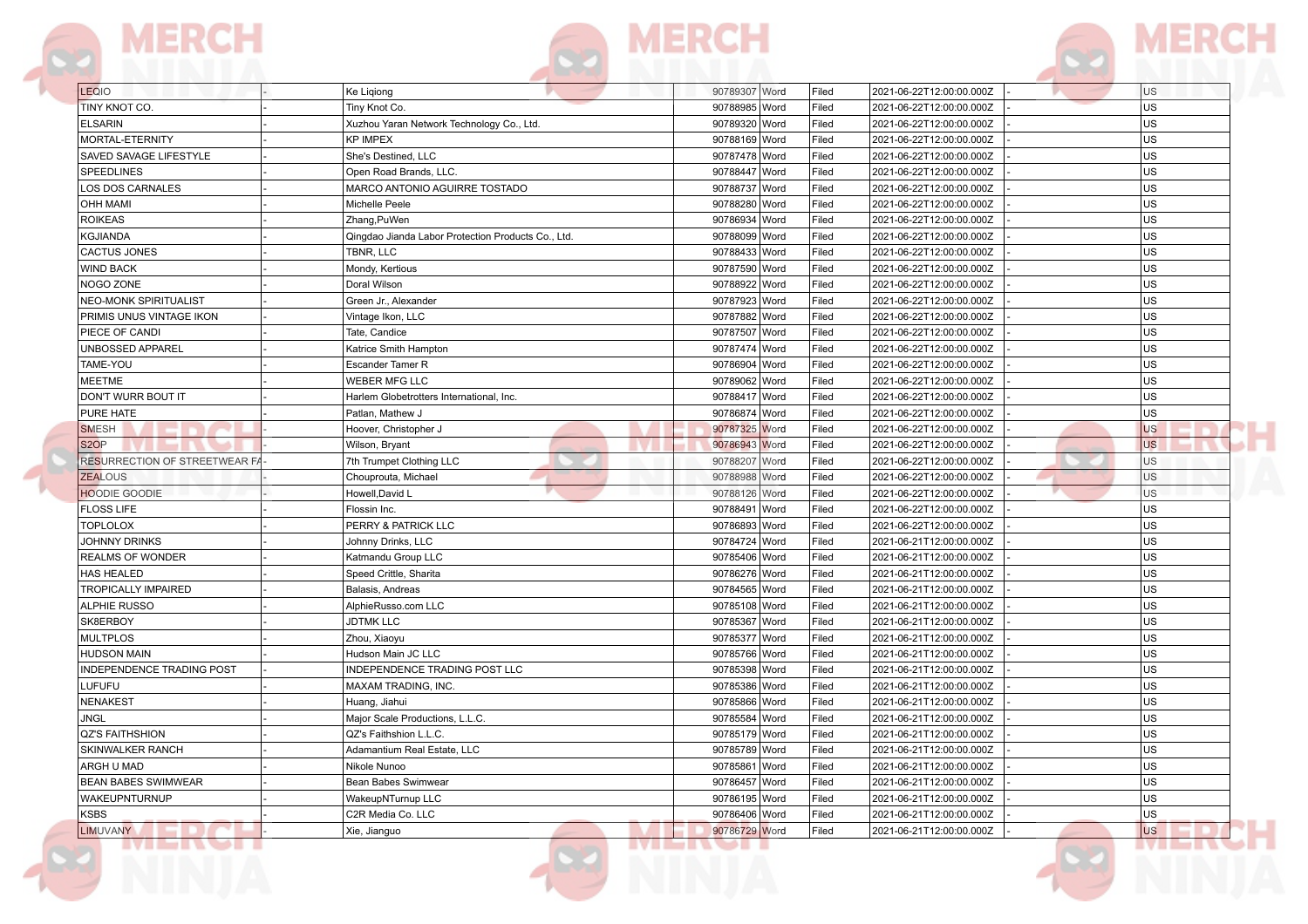

| <b>SUITMAN</b>                            | Li Shijun                              | 90786642 Word   | Filed | 2021-06-21T12:00:00.000Z                             | US        |
|-------------------------------------------|----------------------------------------|-----------------|-------|------------------------------------------------------|-----------|
| <b>NOHES</b>                              | Chen Cheng                             | 90784623 Word   | Filed | 2021-06-21T12:00:00.000Z                             | <b>US</b> |
| <b>RICHWEED</b>                           | Flawless Plumbing & Flooring LLC       | 90784973 Word   | Filed | 2021-06-21T12:00:00.000Z                             | <b>US</b> |
| <b>GEDOH</b>                              | Chen Cheng                             | 90784619 Word   | Filed | 2021-06-21T12:00:00.000Z                             | <b>US</b> |
| <b>XIOMO</b>                              | Stamps, Xavier, S                      | 90784443 Word   | Filed | 2021-06-21T12:00:00.000Z                             | US        |
| <b>APUAOQIZI</b>                          | Xingeng WU                             | 90784519 Word   | Filed | 2021-06-21T12:00:00.000Z                             | <b>US</b> |
| ARREST NOT KILL                           | Boyd, Gloria                           | 90784657 Word   | Filed | 2021-06-21T12:00:00.000Z                             | US        |
| SECOND CHANCE MONTH                       | Prison Fellowship Ministries           | 90784735 Word   | Filed | 2021-06-21T12:00:00.000Z                             | US        |
| NAMCHA BARWA                              | Ye Junmao                              | 90784420 Word   | Filed | 2021-06-21T12:00:00.000Z                             | US        |
| <b>HONEYBEARS</b>                         | Harpeth Hall School (The)              | 90784963 Word   | Filed | 2021-06-21T12:00:00.000Z                             | US        |
| PPORAPPIPPAM                              | Luo, Yi                                | 90785989 Word   | Filed | 2021-06-21T12:00:00.000Z                             | <b>US</b> |
| GLISTEN & CO.                             | Yanez, Daniel A.                       | 90785206 Word   | Filed | 2021-06-21T12:00:00.000Z                             | <b>US</b> |
| <b>TFQWUNBJ</b>                           | Tang, Zhiqiang                         | 90785710 Word   | Filed | 2021-06-21T12:00:00.000Z                             | <b>US</b> |
| <b>MEDORA WEAR</b>                        | Medora Wear, LLC                       | 90784759 Word   | Filed | 2021-06-21T12:00:00.000Z                             | <b>US</b> |
| <b>KRAZY FACTORY</b>                      | Poe, Timothy                           | 90785100 Word   | Filed | 2021-06-21T12:00:00.000Z                             | US        |
| THE VICTORIOUS WOMAN                      | NaTanya Dowell                         | 90785643 Word   | Filed | 2021-06-21T12:00:00.000Z                             | US        |
| RESPECT THE THROTTLE                      | <b>BERTHIA, GREGORY</b>                | 90785500 Word   | Filed | 2021-06-21T12:00:00.000Z                             | US        |
| <b>DAZZLEOCITY</b>                        | Magenta Sourcing LLC                   | 90785658 Word   | Filed | 2021-06-21T12:00:00.000Z                             | US        |
| WE ARE ALL IDOLS TO SOMEONE               |                                        | 90785003 Word   | Filed |                                                      | US        |
| UNDER PAR & OVERDRESSED                   | Jones, Jaurice<br>Lena Cole, LLC       | 90785118 Word   | Filed | 2021-06-21T12:00:00.000Z<br>2021-06-21T12:00:00.000Z | US        |
| <b>HONTREE</b>                            | Hu Haifeng                             | 90784614 Word   | Filed | 2021-06-21T12:00:00.000Z                             | <b>US</b> |
| <b>ONFLIGHT</b>                           |                                        | 90786059 Word   | Filed |                                                      | US        |
|                                           | OnFlight Clothing LLC                  |                 |       | 2021-06-21T12:00:00.000Z                             | <b>US</b> |
| <b>PINCH</b><br><b>STRATEGIC CURRENCY</b> | PARK, DAVID                            | 90785188 Word   | Filed | 2021-06-21T12:00:00.000Z<br>2021-06-21T12:00:00.000Z |           |
|                                           | <b>SCOTT DESSINEY KEASHAUN</b>         | 90786486 Word   | Filed |                                                      | <b>US</b> |
| <b>BONAFIDE BELIEVER</b>                  | Bonafide Believer LLC                  | 90785592 Word   | Filed | 2021-06-21T12:00:00.000Z                             | US        |
| <b>BYX SWEETLEISURE</b>                   | Cai Miao Yuan                          | 90785978 Word   | Filed | 2021-06-21T12:00:00.000Z                             | <b>US</b> |
| <b>SCOTTSVEGAS</b>                        | Wulbert, Jordan                        | 90785200 Word   | Filed | 2021-06-21T12:00:00.000Z                             | US        |
| <b>GFEADEN</b>                            | Wei Jiang                              | 90784640 Word   | Filed | 2021-06-21T12:00:00.000Z                             | US        |
| COSNOBLE                                  | Luo, Hanchuan                          | 90784419 Word   | Filed | 2021-06-21T12:00:00.000Z                             | US        |
| <b>TOGETHER WE WHEEL</b>                  | The Kyle Pease Foundation, Inc.        | 90784747 Word   | Filed | 2021-06-21T12:00:00.000Z                             | US        |
| <b>EWUHA</b>                              | Chen Cheng                             | 90784631 Word   | Filed | 2021-06-21T12:00:00.000Z                             | <b>US</b> |
| <b>LION ATTITUDE</b>                      | Phillips, Tiffany                      | 90784914 Word   | Filed | 2021-06-21T12:00:00.000Z                             | <b>US</b> |
| <b>BABA PARIS</b>                         | Wilson, Paris                          | 90785319 Word   | Filed | 2021-06-21T12:00:00.000Z                             | <b>US</b> |
| HOT BOY SUMMER                            | Sharplin III, Arthur Daniel            | 90785239 Word   | Filed | 2021-06-21T12:00:00.000Z                             | US        |
| <b>SOUL FAMILY YOGA</b>                   | Shannon Taylor                         | 90785845 Word   | Filed | 2021-06-21T12:00:00.000Z                             | US        |
| BE FREE, BE FIT, BE YOU                   | Tamela Mann Collection                 | 90785604 Word   | Filed | 2021-06-21T12:00:00.000Z                             | <b>US</b> |
| SUPERSTRAND                               | Outdoor Research, LLC                  | 90786019 Word   | Filed | 2021-06-21T12:00:00.000Z                             | US        |
| <b>SOTERIA</b>                            | Soteria Battery Innovation Group Inc.  | 90786554 Word   | Filed | 2021-06-21T12:00:00.000Z                             | US        |
| <b>INFHAXI</b>                            | Quanzhou Xiwei E-commerce Co., Ltd.    | 90786424 Word   | Filed | 2021-06-21T12:00:00.000Z                             | <b>US</b> |
| <b>PERUNVIE</b>                           | Shenzhen Peng Yuehui Trading Co., Ltd. | 90785875   Word | Filed | 2021-06-21T12:00:00.000Z                             | US        |
| <b>TWEEN SCENE</b>                        | <b>Byer California</b>                 | 90785558 Word   | Filed | 2021-06-21T12:00:00.000Z                             | US        |
| GUNS AND HOSE                             | Nostre LLC                             | 90785248 Word   | Filed | 2021-06-21T12:00:00.000Z                             | US        |
| ANDREAS MICHAEL COLLECTION                | Harmon Jr., Andreas                    | 90785186 Word   | Filed | 2021-06-21T12:00:00.000Z                             | <b>US</b> |
| <b>SHAMWOW</b>                            | Square One Entertainment, Inc.         | 90785460 Word   | Filed | 2021-06-21T12:00:00.000Z                             | <b>US</b> |
| QB12                                      | Yee & Dubin Sports, LLC                | 90785603 Word   | Filed | 2021-06-21T12:00:00.000Z                             | US        |
| <b>SEBLAOX</b>                            | Longyan Jucaibao Trading Co., Ltd.     | 90784618 Word   | Filed | 2021-06-21T12:00:00.000Z                             | US        |
| NUOQUNA                                   | Huoyu Liu                              | 90784532 Word   | Filed | 2021-06-21T12:00:00.000Z                             | <b>US</b> |

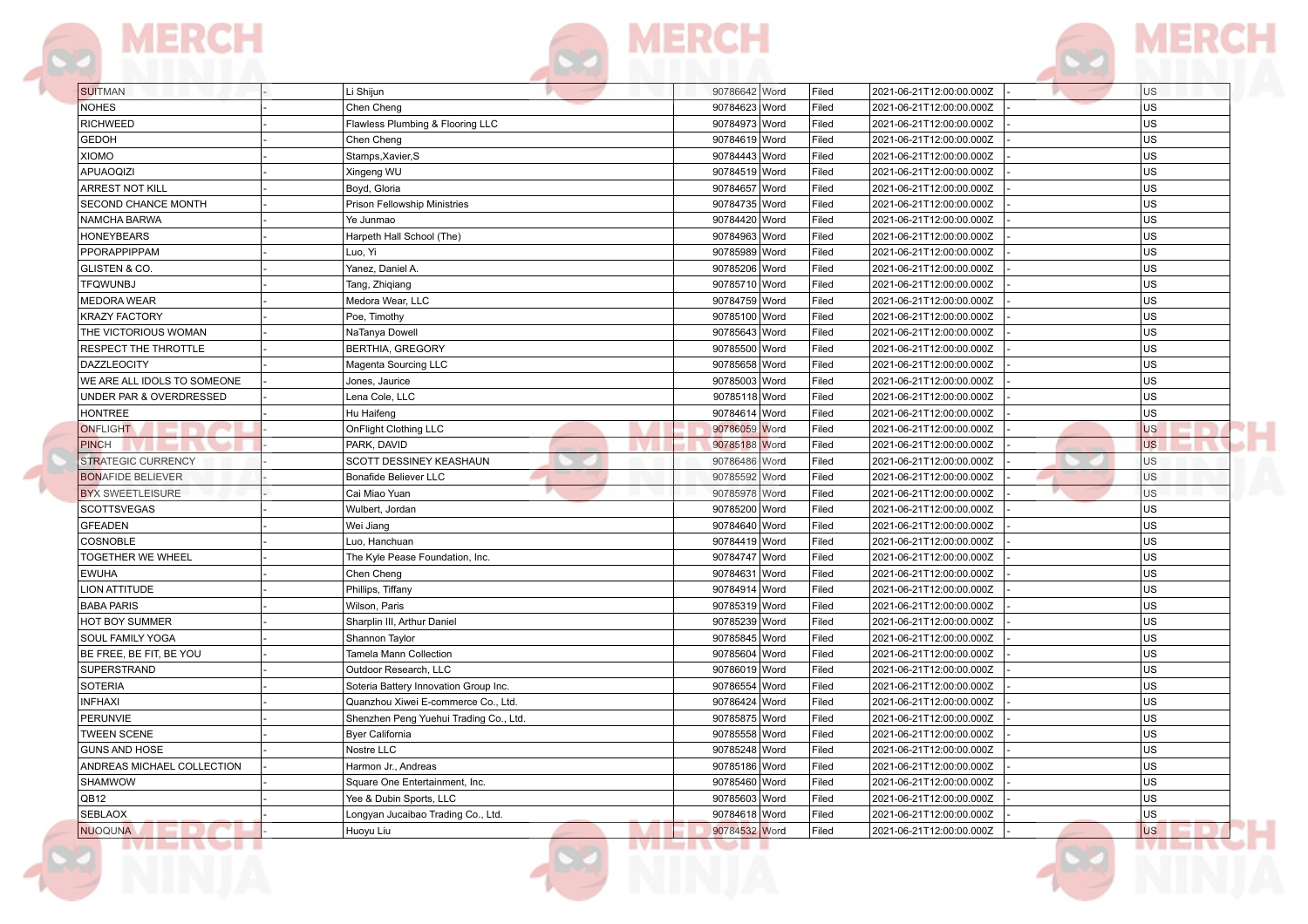|  |  | <b>THEFT WAS LITTLE FOR</b> |  |
|--|--|-----------------------------|--|



| <b>THE LOST DOVE</b>                             | Hwakins, Kenneth W                         | 90786528 Word   | Filed | 2021-06-21T12:00:00.000Z | <b>US</b> |
|--------------------------------------------------|--------------------------------------------|-----------------|-------|--------------------------|-----------|
| <b>MJTOMIN</b>                                   | WuYuan Wu                                  | 90784371 Word   | Filed | 2021-06-21T12:00:00.000Z | <b>US</b> |
| <b>ZEITGEIST</b>                                 | The Levy Group, Inc.                       | 90785816 Word   | Filed | 2021-06-21T12:00:00.000Z | <b>US</b> |
| <b>TQXRPNTQ</b>                                  | Tang, Zhiqiang                             | 90785050 Word   | Filed | 2021-06-21T12:00:00.000Z | <b>US</b> |
| STORY. BEAUTY                                    | HATCHBEAUTY Agency, LLC                    | 90785313 Word   | Filed | 2021-06-21T12:00:00.000Z | <b>US</b> |
| WAKE UP DO BETTER                                | Christian, Matthew                         | 90785146 Word   | Filed | 2021-06-21T12:00:00.000Z | <b>US</b> |
| <b>FEVE</b>                                      | Fever4Success LLC                          | 90785229 Word   | Filed | 2021-06-21T12:00:00.000Z | <b>US</b> |
| PLANTS DO IT BETTER                              | SHAMAN NATURALS                            | 90785070 Word   | Filed | 2021-06-21T12:00:00.000Z | US.       |
| <b>YHQMTHFZ</b>                                  | Tang, Zhiqiang                             | 90785069 Word   | Filed | 2021-06-21T12:00:00.000Z | <b>US</b> |
| <b>MUAKASON LLC</b>                              | Jonell Halladay                            | 90785037 Word   | Filed | 2021-06-21T12:00:00.000Z | <b>US</b> |
| <b>SKINTASTIC</b>                                | <b>NuStar Enterprises LLC</b>              | 90785747 Word   | Filed | 2021-06-21T12:00:00.000Z | US.       |
| THREADCYCLED                                     | INTRADECO APPAREL, INC.                    | 90785694 Word   | Filed | 2021-06-21T12:00:00.000Z | <b>US</b> |
| <b>YUSIONLER</b>                                 | Zeng, Guoping                              | 90785180 Word   | Filed | 2021-06-21T12:00:00.000Z | <b>US</b> |
| <b>SECOND SON</b>                                | Bessie Blu, LLC                            | 90785441 Word   | Filed | 2021-06-21T12:00:00.000Z | <b>US</b> |
| <b>JRAULAM</b>                                   | Shenzhen Jialin Technology Co., Ltd.       | 90786665 Word   | Filed | 2021-06-21T12:00:00.000Z | <b>US</b> |
| I'M MY FAVORITE BRAND                            | Hines, Tabitha L                           | 90786594 Word   | Filed | 2021-06-21T12:00:00.000Z | US.       |
| <b>HEAVEN CULTURE</b>                            | Hodges, Kiel                               | 90784982 Word   | Filed | 2021-06-21T12:00:00.000Z | US.       |
| <b>HMLAI</b>                                     |                                            | 90784791 Word   |       |                          | US.       |
|                                                  | Guangzhou Xingyao Network Co., Ltd.        |                 | Filed | 2021-06-21T12:00:00.000Z | US.       |
| BE KIND IT'S FUCKING FREE<br><b>JASON DERULO</b> | richman, william                           | 90784817 Word   | Filed | 2021-06-21T12:00:00.000Z | lus       |
|                                                  | Millimeals, LLC                            | 90785778 Word   | Filed | 2021-06-21T12:00:00.000Z |           |
| LOUDYLOUD                                        | Tachiquin, Bo Arturo                       | 90786378 Word   | Filed | 2021-06-21T12:00:00.000Z | US.       |
| <b>QUAMICY</b>                                   | Xie, Jianguo                               | 90786815 Word   | Filed | 2021-06-21T12:00:00.000Z | <b>US</b> |
| <b>CARMEISON</b>                                 | Putian Kaimeisheng Trading Co., Ltd.       | 90786466 Word   | Filed | 2021-06-21T12:00:00.000Z | <b>US</b> |
| <b>KOCOWOO</b>                                   | Wang, Zhimin                               | 90786369 Word   | Filed | 2021-06-21T12:00:00.000Z | <b>US</b> |
| <b>EPANUS</b>                                    | Li, Yuping                                 | 90784656 Word   | Filed | 2021-06-21T12:00:00.000Z | <b>US</b> |
| <b>LOVE &amp; LAVA TWINS</b>                     | love and lava twins                        | 90784384 Word   | Filed | 2021-06-21T12:00:00.000Z | <b>US</b> |
| KOLDHEARTED GOGETTAZ                             | godinez, Angel                             | 90785091 Word   | Filed | 2021-06-21T12:00:00.000Z | US.       |
| LA COSA NOSTRA                                   | JC TIGRE, LLC                              | 90785433 Word   | Filed | 2021-06-21T12:00:00.000Z | <b>US</b> |
| T.I.M.E THIS IS MY EXISTENCE.                    | baez, edwin S                              | 90786334 Word   | Filed | 2021-06-21T12:00:00.000Z | <b>US</b> |
| <b>TAENZOESS</b>                                 | Tang Rongjin                               | 90786566 Word   | Filed | 2021-06-21T12:00:00.000Z | US.       |
| <b>RONACUTA</b>                                  | WuYuan Wu                                  | 90784372 Word   | Filed | 2021-06-21T12:00:00.000Z | <b>US</b> |
| NUMBERSEA                                        | Suzhou HuanNishang Clothing Co., Ltd       | 90786741 Word   | Filed | 2021-06-21T12:00:00.000Z | <b>US</b> |
| <b>OVOKCINA</b>                                  | Guangzhou Wuyue Shishang Trading Co., Ltd. | 90786399 Word   | Filed | 2021-06-21T12:00:00.000Z | <b>US</b> |
| <b>QWIKMATES</b>                                 | AFORTUNE4D LLC                             | 90786419 Word   | Filed | 2021-06-21T12:00:00.000Z | <b>US</b> |
| <b>FANGFANGFIT</b>                               | Chen, Fang                                 | 90786442 Word   | Filed | 2021-06-21T12:00:00.000Z | US.       |
| <b>GARDEN BADDIE</b>                             | Ly, Kathleen                               | 90785197 Word   | Filed | 2021-06-21T12:00:00.000Z | <b>US</b> |
| <b>EVERNUDE</b>                                  | Vertikal Alliance Inc.                     | 90785201 Word   | Filed | 2021-06-21T12:00:00.000Z | <b>US</b> |
| ZUFFA BOXING                                     | Zuffa, LLC                                 | 90786173 Word   | Filed | 2021-06-21T12:00:00.000Z | <b>US</b> |
| PEDASVON                                         | Wang, Jun                                  | 90786789 Word   | Filed | 2021-06-21T12:00:00.000Z | <b>US</b> |
| <b>FAIRUM</b>                                    | Li, Yuping                                 | 90784670   Word | Filed | 2021-06-21T12:00:00.000Z | US        |
| LONELY LOVE                                      | Lopez, Edgar                               | 90785634 Word   | Filed | 2021-06-21T12:00:00.000Z | US.       |
| <b>ADVWORX</b>                                   | Bigger Little Brands, LLC                  | 90785112 Word   | Filed | 2021-06-21T12:00:00.000Z | <b>US</b> |
| <b>SWEET &amp; SULTRY</b>                        | Hernandez Tanika M                         | 90784988 Word   | Filed | 2021-06-21T12:00:00.000Z | <b>US</b> |
| BOURBON STATES OF AMERICA                        | Bourbon States Of America                  | 90784662 Word   | Filed | 2021-06-21T12:00:00.000Z | <b>US</b> |
| <b>LUMBINI</b>                                   | Shrin Corporation                          | 90784729 Word   | Filed | 2021-06-21T12:00:00.000Z | <b>US</b> |
| OGAWEAR                                          | thomas, rayshawn                           | 90786163 Word   | Filed | 2021-06-21T12:00:00.000Z | US.       |
| <b>ULTRAEUM</b>                                  | Ultraeum, Inc.                             | 90785119 Word   | Filed | 2021-06-21T12:00:00.000Z | <b>US</b> |

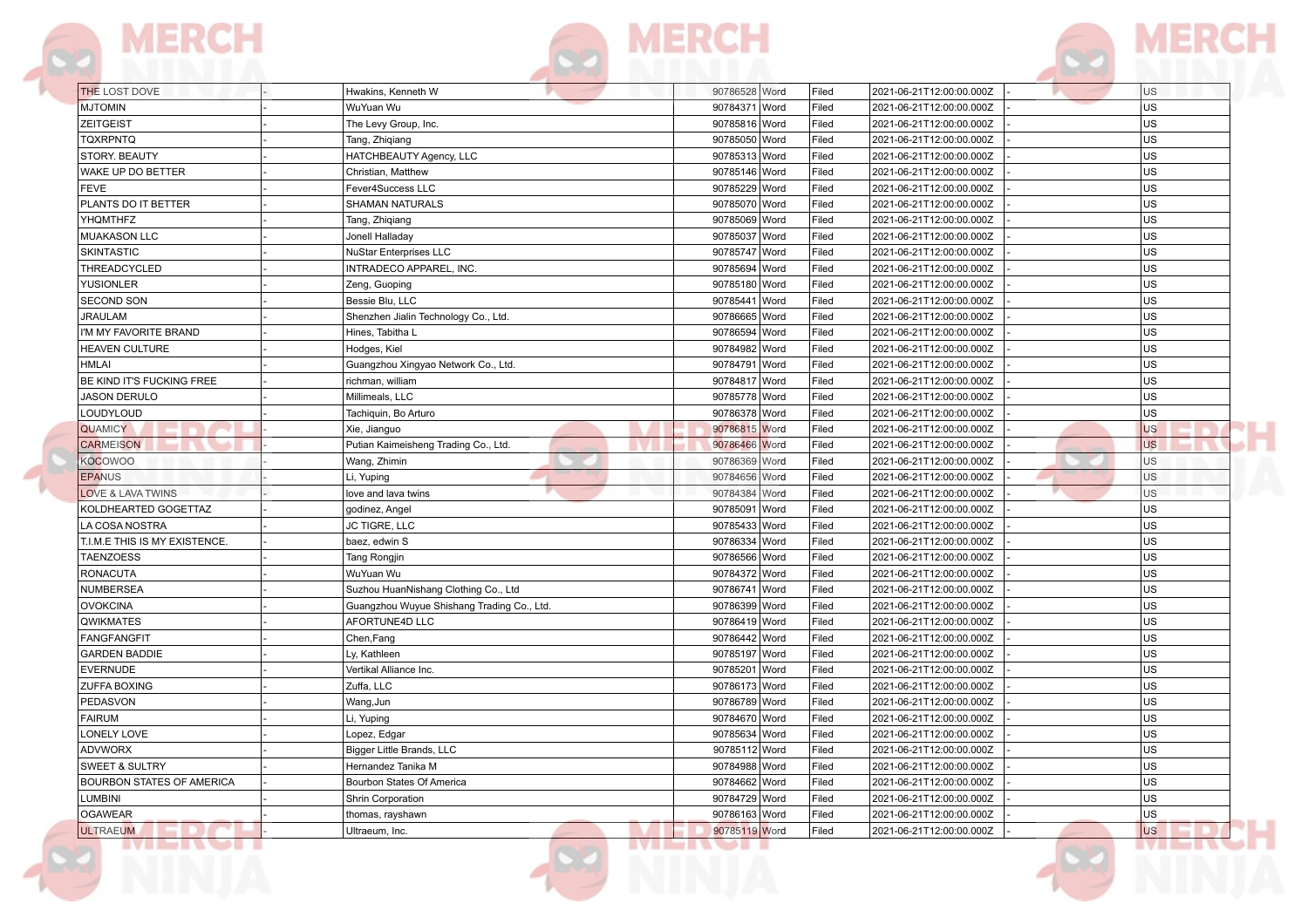|  | . |  |
|--|---|--|

|  | <b>ALIAN ST</b> |  |  |
|--|-----------------|--|--|

**R3** 

| <b>PICASSO IN PARIS</b>               | Hawkins, Kenneth W                                         | 90786495 Word | Filed | 2021-06-21T12:00:00.000Z | <b>US</b> |
|---------------------------------------|------------------------------------------------------------|---------------|-------|--------------------------|-----------|
| <b>BFFS &amp; BABES</b>               | BFFs & Babes LLC                                           | 90786598 Word | Filed | 2021-06-21T12:00:00.000Z | US        |
| ALCHEMY STARS: AURORA BLAST           | TIBET YONGHANG MANAGEMENT PARTNERSHIP ENTERPRISE (L.P.     | 90786705 Word | Filed | 2021-06-21T12:00:00.000Z | US        |
| <b>ELSPILIT</b>                       | Zhan, Lijuan                                               | 90786605 Word | Filed | 2021-06-21T12:00:00.000Z | <b>US</b> |
| SOURCE OCEANWEAR                      | Pond, Austin                                               | 90785233 Word | Filed | 2021-06-21T12:00:00.000Z | US        |
| <b>BLESHERERY</b>                     | CHUN YUAN FENG                                             | 90785893 Word | Filed | 2021-06-21T12:00:00.000Z | US        |
| TRUTH IS THE ANTIDOTE TO SUFFER       | Luminate Enterprises Ltd.                                  | 90786808 Word | Filed | 2021-06-21T12:00:00.000Z | US        |
| <b>VS COLLECTIVE</b>                  | Victoria's Secret Stores Brand Management, LLC             | 90785684 Word | Filed | 2021-06-21T12:00:00.000Z | US        |
| <b>KULCERRY</b>                       | Zhan, Lijuan                                               | 90786618 Word | Filed | 2021-06-21T12:00:00.000Z | US        |
| <b>BEONEFITNESS</b>                   | <b>BEONEFITNESS</b>                                        | 90784802 Word | Filed | 2021-06-21T12:00:00.000Z | US        |
| <b>MEIGRILINA</b>                     | Zhuhai Pujinshuiyin Technology Co., Ltd.                   | 90784551 Word | Filed | 2021-06-21T12:00:00.000Z | <b>US</b> |
| PATRIOT BIKER BARBIE                  | Dawna Schoenberger                                         | 90784423 Word | Filed | 2021-06-21T12:00:00.000Z | lus       |
| <b>NEVER OFF TRACK</b>                | Harrison Zacher Fitness LLC                                | 90784671 Word | Filed | 2021-06-21T12:00:00.000Z | <b>US</b> |
| <b>AOBAOYA</b>                        | Jinjiang Yanpalun Electronic Commerce Co., Ltd.            | 90784368 Word | Filed | 2021-06-21T12:00:00.000Z | US        |
| <b>WOTISYGE</b>                       | Shenzhen Hengye Trading Co., Ltd.                          | 90784489 Word | Filed | 2021-06-21T12:00:00.000Z | US        |
| <b>BECIOLINDY</b>                     | Shenzhen You Nuo Ran Trading Co., Ltd.                     | 90784435 Word | Filed | 2021-06-21T12:00:00.000Z | US        |
| <b>DRSAERM</b>                        | Chen Zhimin                                                | 90784920 Word | Filed | 2021-06-21T12:00:00.000Z | US        |
| <b>MOONIN' JUPITER</b>                | Beauregard, Cassandra                                      | 90784778 Word | Filed | 2021-06-21T12:00:00.000Z | <b>US</b> |
| <b>GOLESHO</b>                        | Wang, Zhimin                                               | 90786340 Word | Filed | 2021-06-21T12:00:00.000Z | US        |
| <b>KINGSWELL</b>                      | Shenzhen Heng Nuo Wei Technology Co., Ltd                  | 90784622 Word | Filed | 2021-06-21T12:00:00.000Z | US        |
| <b>WAOAW</b>                          | Luo, Liwen                                                 | 90784946 Word | Filed | 2021-06-21T12:00:00.000Z | <b>US</b> |
| <b>ENTITLED TO AN EMPIRE</b>          | Gina Dunlap                                                | 90785578 Word | Filed | 2021-06-21T12:00:00.000Z | <b>US</b> |
| <b>PROUD TO BE A LOCAL</b>            | Beer Buddies Naples, Inc.                                  | 90785753 Word | Filed | 2021-06-21T12:00:00.000Z | <b>US</b> |
| <b>HOTIDOL</b>                        | Taijian Nuanbao Intelligent Technology (Dongguan) Co., Ltd | 90786001 Word | Filed | 2021-06-21T12:00:00.000Z | US        |
| <b>BANPISE</b>                        | Yunhua Zhang                                               | 90786631 Word | Filed | 2021-06-21T12:00:00.000Z | <b>US</b> |
| <b>AYEAYE</b>                         | Taiyuan Zhihou E-commerce Co., Ltd.                        | 90786430 Word | Filed | 2021-06-21T12:00:00.000Z | <b>US</b> |
| SIRACEND                              | Xie, Jianguo                                               | 90786782 Word | Filed | 2021-06-21T12:00:00.000Z | US        |
| COURAGE FOR PEACE                     | Hawkins, Kenneth W                                         | 90786547 Word | Filed | 2021-06-21T12:00:00.000Z | lus       |
| FARINACCI COLLECTION                  | Farinacci, Jason N.                                        | 90786444 Word | Filed | 2021-06-21T12:00:00.000Z | US        |
| <b>ALCHEMY STARS</b>                  | TIBET YONGHANG MANAGEMENT PARTNERSHIP ENTERPRISE (L.P.     | 90786701 Word | Filed | 2021-06-21T12:00:00.000Z | US        |
| BRUTAL BUDDHA GEAR LOGO               | Brutal Buddha Gear                                         | 90784387 Word | Filed | 2021-06-21T12:00:00.000Z | US        |
| HOT ITALIAN                           | Cercatore, Fabrizio                                        | 90785163 Word | Filed | 2021-06-21T12:00:00.000Z | US        |
| THE WAVE HUT                          | The Wave Hut LLC                                           | 90786167 Word | Filed | 2021-06-21T12:00:00.000Z | US        |
| <b>BELIEVE IN THE HYPE</b>            | Farinacci, Jason N.                                        | 90786483 Word | Filed | 2021-06-21T12:00:00.000Z | <b>US</b> |
| SHARK BITE CAPITAL ON THE WORLD       | Beach Bungalow Clothing Co., Inc.                          | 90786015 Word | Filed | 2021-06-21T12:00:00.000Z | US        |
| SIWIL                                 | Liu, Minwei                                                | 90785082 Word | Filed | 2021-06-21T12:00:00.000Z | <b>US</b> |
| <b>LUX TRIBE</b>                      | 121259, Inc.                                               | 90785198 Word | Filed | 2021-06-21T12:00:00.000Z | US        |
| <b>HELLO RIVIAN</b>                   | Rivian IP Holdings, LLC                                    | 90786192 Word | Filed | 2021-06-21T12:00:00.000Z | US        |
| AKWAABAWEAR                           | <b>Emabeck Corporation</b>                                 | 90786619 Word | Filed | 2021-06-21T12:00:00.000Z | US        |
| <b>BEACH BUNGALOW</b>                 | Beach Bungalow Clothing Co., Inc.                          | 90786356 Word | Filed | 2021-06-21T12:00:00.000Z | US        |
| <b>BARIATRIC QUEEN</b>                | Beirne, Kathryn Anne                                       | 90784905 Word | Filed | 2021-06-21T12:00:00.000Z | US        |
| <b>HARPETH HALL</b>                   | Harpeth Hall School (The)                                  | 90784869 Word | Filed | 2021-06-21T12:00:00.000Z | US        |
| <b>PORPUDA</b>                        | Shenzhen Fubon Electronic Technology Co., Ltd.             | 90784471 Word | Filed | 2021-06-21T12:00:00.000Z | US        |
| AMNTS A MILE IN THESE SHOES           | Jamal Mallory-McCree                                       | 90784544 Word | Filed | 2021-06-21T12:00:00.000Z | US        |
| SOTYBABE                              | Guangzhou Mingkonghui E-commerce Co., Ltd                  | 90784927 Word | Filed | 2021-06-21T12:00:00.000Z | US        |
| YUNGPRIME                             | CHOI, Ji Hye                                               | 90784434 Word | Filed | 2021-06-21T12:00:00.000Z | <b>US</b> |
| <b>TANQ ATHLETIC PREMIUM SPORTS A</b> |                                                            |               |       |                          | <b>US</b> |

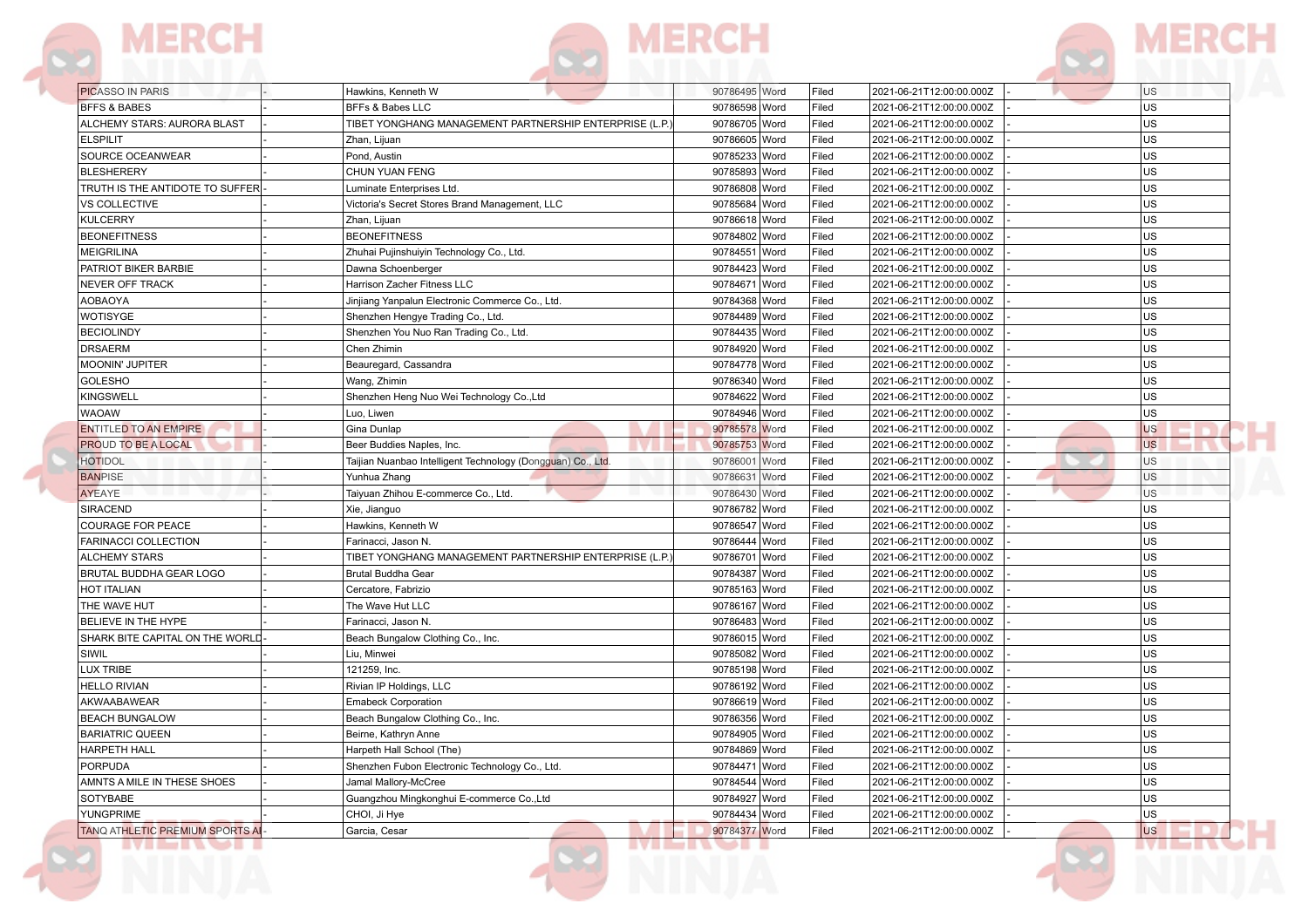F





| <b>JUSTONEMIC.</b>              | Michael Brown                                          | 90785973 Word    | Filed | 2021-06-21T12:00:00.000Z | US.       |
|---------------------------------|--------------------------------------------------------|------------------|-------|--------------------------|-----------|
| <b>STRKRS</b>                   | <b>STRKRS LLC</b>                                      | 90785680 Word    | Filed | 2021-06-21T12:00:00.000Z | <b>US</b> |
| <b>WILLIAM JACKET</b>           | Sajjad Hussain Ali                                     | 90785829 Word    | Filed | 2021-06-21T12:00:00.000Z | US        |
| <b>STILLWATER RANCH</b>         | New Wineskins Productions, Inc.                        | 90785686 Word    | Filed | 2021-06-21T12:00:00.000Z | <b>US</b> |
| <b>MODERN BALANCE</b>           | CY FASHION CORP.                                       | 90785814 Word    | Filed | 2021-06-21T12:00:00.000Z | <b>US</b> |
| CHICANO SQUAD                   | <b>ENT 396, LLC</b>                                    | 90785438 Word    | Filed | 2021-06-21T12:00:00.000Z | <b>US</b> |
| <b>B.A.B.S.</b>                 | KAYLA GREEN                                            | 90785459 Word    | Filed | 2021-06-21T12:00:00.000Z | <b>US</b> |
| <b>UDESERVE</b>                 | Udeserve corp                                          | 90785005 Word    | Filed | 2021-06-21T12:00:00.000Z | <b>US</b> |
| HEARTBEAT SCRUBZ AND APPAREL I  | <b>Candice Miles</b>                                   | 90786386 Word    | Filed | 2021-06-21T12:00:00.000Z | <b>US</b> |
| <b>VELOPVICE</b>                | Zhan, Lijuan                                           | 90786654 Word    | Filed | 2021-06-21T12:00:00.000Z | <b>US</b> |
| <b>RAVVAGANTWEAR</b>            | RAVVAGANTWEAR LLC                                      | 90786639 Word    | Filed | 2021-06-21T12:00:00.000Z | <b>US</b> |
| /BE-/HAPE/                      | Luke, Antwine                                          | 90786093 Word    | Filed | 2021-06-21T12:00:00.000Z | <b>US</b> |
| AKOEMXEEO                       | ANDMAX INTERNATIONAL COMPANY                           | 90786415 Word    | Filed | 2021-06-21T12:00:00.000Z | <b>US</b> |
| FLY RESPONSIBLY                 | Gonzalez, Jorge L                                      | 90786249 Word    | Filed | 2021-06-21T12:00:00.000Z | <b>US</b> |
| <b>GHOIJNHG</b>                 | Li,Jie                                                 | 90786316 Word    | Filed | 2021-06-21T12:00:00.000Z | <b>US</b> |
| <b>FEGKZLI</b>                  | Qianshan County Angsheng Electronic Commerce Co., Ltd. | 90786507 Word    | Filed | 2021-06-21T12:00:00.000Z | <b>US</b> |
| AHNKOR                          | Richards, Gary T                                       | 90786433 Word    | Filed | 2021-06-21T12:00:00.000Z | <b>US</b> |
| <b>PANERAI</b>                  | Officine Panerai AG                                    | 90786455 Word    | Filed | 2021-06-21T12:00:00.000Z | US        |
| <b>ZSOO</b>                     | Wachira, Zaveria                                       | 90784694 Word    | Filed | 2021-06-21T12:00:00.000Z | US        |
| <b>D'MODES LINK</b>             | D'modes Fashion Clothing Co., Ltd                      | 90784913 Word    | Filed | 2021-06-21T12:00:00.000Z | <b>US</b> |
| <b>NURSING NATURALS</b>         | Nursing Naturals, LLC                                  | 90785007 Word    | Filed | 2021-06-21T12:00:00.000Z | <b>US</b> |
| <b>EYASI</b>                    | Eyasi                                                  | 90785343 Word    | Filed | 2021-06-21T12:00:00.000Z | <b>US</b> |
| F <sub>8</sub>                  | FORELL, ROBERT                                         | 90784714 Word    | Filed | 2021-06-21T12:00:00.000Z | <b>US</b> |
| <b>GUO LONG XU</b>              | Xiamen Youyixin Industry and Trade Co., Ltd.           | 90784463 Word    | Filed | 2021-06-21T12:00:00.000Z | US        |
| <b>CARABMER</b>                 | Jie Hu                                                 | 90786765 Word    | Filed | 2021-06-21T12:00:00.000Z | <b>US</b> |
| <b>SEAULALA</b>                 | Liu. Taian                                             | 90784391<br>Word | Filed | 2021-06-21T12:00:00.000Z | <b>US</b> |
| YOUDICT                         | Jusong Technology (Shenzhen) Co., Ltd.                 | 90786710 Word    | Filed | 2021-06-21T12:00:00.000Z | <b>US</b> |
| <b>HAUS OF SWIM</b>             | <b>Emelia's Swimwear</b>                               | 90784429<br>Word | Filed | 2021-06-21T12:00:00.000Z | <b>US</b> |
| PRETENDAGAIN                    | HNB LLC                                                | 90786383 Word    | Filed | 2021-06-21T12:00:00.000Z | <b>US</b> |
| <b>GRANDPA'S GARAGE</b>         | Open Road Brands, LLC.                                 | 90785793<br>Word | Filed | 2021-06-21T12:00:00.000Z | <b>US</b> |
| <b>FRANK WORKS</b>              | 5am Brands, LLC                                        | 90785314 Word    | Filed | 2021-06-21T12:00:00.000Z | <b>US</b> |
| I AM ATHLETE PRESENTS LOCKER RO | House of Athlete IP, LLC                               | 90785911<br>Word | Filed | 2021-06-21T12:00:00.000Z | US        |
| <b>SEESUZE</b>                  | Liu, Taian                                             | 90784393 Word    | Filed | 2021-06-21T12:00:00.000Z | <b>US</b> |
| <b>ZUN RAYS</b>                 | Zun Rays LLC                                           | 90784951<br>Word | Filed | 2021-06-21T12:00:00.000Z | <b>US</b> |
| <b>WASSMIN</b>                  | Nguyen Thi Anh                                         | 90784571<br>Word | Filed | 2021-06-21T12:00:00.000Z | <b>US</b> |
| <b>GSDKYNK</b>                  | Cao yanhua                                             | 90786688<br>Word | Filed | 2021-06-21T12:00:00.000Z | <b>US</b> |
| TRÉS ATHLETIC                   | Wavemon LLC                                            | 90785016 Word    | Filed | 2021-06-21T12:00:00.000Z | <b>US</b> |
| IT'S ABOUT THE EMOTIONAL CONNEC | Trudel, Gail                                           | 90785074 Word    | Filed | 2021-06-21T12:00:00.000Z | <b>US</b> |
| WTZELPOJ                        | Tang, Zhiqiang                                         | 90785054 Word    | Filed | 2021-06-21T12:00:00.000Z | <b>US</b> |
| <b>GYM CARTEL</b>               | <b>Bradley Keith Jones</b>                             | 90786229 Word    | Filed | 2021-06-21T12:00:00.000Z | <b>US</b> |
| <b>LAWCHEUK</b>                 | Zhipeng Luo                                            | 90786775 Word    | Filed | 2021-06-21T12:00:00.000Z | <b>US</b> |
| <b>CHIWOOD</b>                  | Guangzhou Jiwu Garment Co., Ltd.                       | 90786500 Word    | Filed | 2021-06-21T12:00:00.000Z | <b>US</b> |
| BLACK BEAUTIFULLY LAYARD ARTIST | James H. Glenn Jr.                                     | 90786002 Word    | Filed | 2021-06-21T12:00:00.000Z | <b>US</b> |
| <b>WEEKTOR</b>                  | ZHU, WEIJIE                                            | 90786434 Word    | Filed | 2021-06-21T12:00:00.000Z | <b>US</b> |
| FEARLESS TAYLOR'S VERSION       | TAS Rights Management, LLC                             | 90786432 Word    | Filed | 2021-06-21T12:00:00.000Z | <b>US</b> |
| SK8ERGIRL                       | <b>JDTMK LLC</b>                                       | 90785379 Word    | Filed | 2021-06-21T12:00:00.000Z | <b>US</b> |
|                                 | Jiangmen Kuixun Clothing Co., Ltd.                     | 90785341 Word    | Filed | 2021-06-21T12:00:00.000Z | <b>US</b> |
| <b>DESHOICE</b>                 |                                                        |                  |       |                          |           |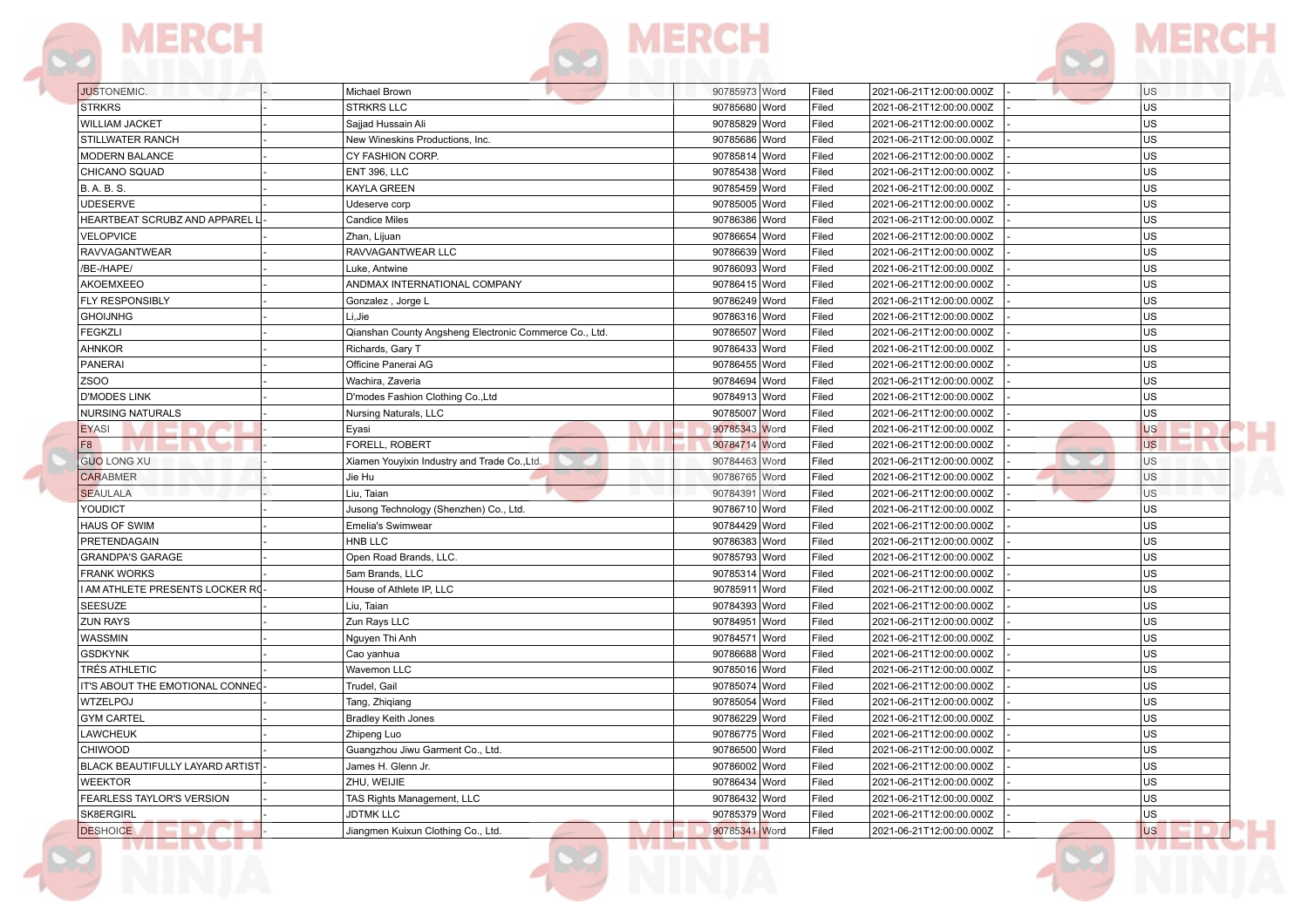|  | the property of the property of |  |
|--|---------------------------------|--|
|  |                                 |  |

|  | <u>a serial de la p</u> |  |
|--|-------------------------|--|

| 90785624 Word<br>90785257 Word<br>PASSION TREE<br>Filed<br>Passion Tree, LLC<br>2021-06-21T12:00:00.000Z<br>90786592 Word<br>2021-06-21T12:00:00.000Z<br>Liang, Qichao<br>Filed<br>FULL HON INDUSTRIAL TRADE LTD<br>90786732 Word<br>Filed<br>2021-06-21T12:00:00.000Z<br>90785723 Word<br>Filed<br>Lin, Yuhong<br>2021-06-21T12:00:00.000Z<br>90785714 Word<br>Filed<br>2021-06-21T12:00:00.000Z<br>Lin, Yuhong<br>Gordon, Eric<br>90786288 Word<br>Filed<br>2021-06-21T12:00:00.000Z<br>90786589 Word<br>Filed<br>Terry Mack Winecoff Jr.<br>2021-06-21T12:00:00.000Z<br>90374752 Word<br>Tian Li<br>Registered<br>2020-12-11T12:00:00.000Z<br>90327847 Word<br>Suzanne Keith<br>2020-11-18T12:00:00.000Z<br>Registered<br>90288080 Word<br>2020-10-29T12:00:00.000Z<br>Hamilton Deven T<br>Registered<br>90277689 Word<br>Registered<br>Fox, Theresa, L.<br>Zhao Jie<br>90224245 Word<br>2020-09-30T12:00:00.000Z<br>Registered<br>90224281 Word<br>2020-09-30T12:00:00.000Z<br>Zhen Yiguang<br>Registered<br>90179799 Word<br>2020-09-14T12:00:00.000Z<br>Caprioli, Dustin V<br>Registered<br>90170364 Word<br><b>Belle Sorelle LLC</b><br>Registered<br>2020-09-10T12:00:00.000Z<br>Ember Lab LLC<br>90168977 Word<br>Registered<br>90160829 Word<br>Kin Collective LLC<br>Registered<br>90134008 Word<br>Registered<br>Carr Kismet Inc<br>90124028 Word<br>Registered<br>Lancaster, Lauren<br>90121078 Word<br>Fritz & Friends, Inc.<br>Registered<br>90121778 Word<br><b>JBL Trading LLC</b><br>Registered<br>90118545 Word<br>Registered<br>Collins, Jason<br>Josh Johnson<br>90115122 Word<br>2020-08-14T12:00:00.000Z<br>Registered<br>BFF Global Ltd. Liability Co.<br>90078009 Word<br>2020-07-28T12:00:00.000Z<br>Registered<br>90075480 Word<br>Let's Breathe Together LLC<br>Registered<br>90075630 Word<br>Collins, Shawn<br>Registered<br>2020-07-27T12:00:00.000Z<br>90064442 Word<br>Wilborn, Alexis<br>Registered<br>2020-07-21T12:00:00.000Z<br>90062375 Word<br>Ameer Reese<br>2020-07-20T12:00:00.000Z<br>Registered<br>90060987 Word<br>Beijing JIAPU Technology Co. LTD<br>Registered<br>2020-07-19T12:00:00.000Z<br>Kyle Hall<br>90054618 Word<br>2020-07-15T12:00:00.000Z<br>Registered<br>YMP Vision, LLC<br>90051642 Word<br>2020-07-15T12:00:00.000Z<br>Registered<br>The RYT Skincare LLC<br>90054043 Word<br>Registered<br>2020-07-15T12:00:00.000Z<br>90040341 Word<br>Natalee McKinney<br>Registered<br>2020-07-07T12:00:00.000Z<br>90038547 Word<br>JNS-Believe LLC<br>2020-07-07T12:00:00.000Z<br>Registered<br>90036413 Word<br>2020-07-05T12:00:00.000Z<br>Miriam J. Amaro<br>Registered<br>90014195 Word<br><b>Cylindrical Group LLC</b><br>Registered<br>2020-06-22T12:00:00.000Z<br>WAYING TECHNOLOGY DEVELOPMENT CO., LIMITED<br>90007808 Word<br>2020-06-18T12:00:00.000Z<br>Registered<br>90000891 Word<br>Xixi Chen<br>2020-06-14T12:00:00.000Z<br>Registered<br>FDF LLC<br>90000235 Word<br>2020-06-13T12:00:00.000Z<br>Registered<br>FDF LLC<br>90000239 Word<br>2020-06-13T12:00:00.000Z<br>Registered<br>88959088 Word<br>2020-06-11T12:00:00.000Z<br>Gresham, Sammy<br>Registered<br>Anderson, Jeffrey<br>88955554 Word<br>Registered   2020-06-09T12:00:00.000Z   2021-06-22T12:00:00.000Z<br>88950716 Word<br>2020-06-05T12:00:00.000Z<br>Asis Fashion Inc.<br>Registered<br>88981641 Word<br>Registered 2020-04-29T12:00:00.000Z<br>Indianapolis Colts, Inc. | THE REDD DOG<br><b>BLACKTAIL BASS &amp; BEEF</b> | Tacoma U-Pour-It, LLP           | 90785160 Word | Filed<br>Filed | 2021-06-21T12:00:00.000Z<br>2021-06-21T12:00:00.000Z |                          | US<br>US       |
|-------------------------------------------------------------------------------------------------------------------------------------------------------------------------------------------------------------------------------------------------------------------------------------------------------------------------------------------------------------------------------------------------------------------------------------------------------------------------------------------------------------------------------------------------------------------------------------------------------------------------------------------------------------------------------------------------------------------------------------------------------------------------------------------------------------------------------------------------------------------------------------------------------------------------------------------------------------------------------------------------------------------------------------------------------------------------------------------------------------------------------------------------------------------------------------------------------------------------------------------------------------------------------------------------------------------------------------------------------------------------------------------------------------------------------------------------------------------------------------------------------------------------------------------------------------------------------------------------------------------------------------------------------------------------------------------------------------------------------------------------------------------------------------------------------------------------------------------------------------------------------------------------------------------------------------------------------------------------------------------------------------------------------------------------------------------------------------------------------------------------------------------------------------------------------------------------------------------------------------------------------------------------------------------------------------------------------------------------------------------------------------------------------------------------------------------------------------------------------------------------------------------------------------------------------------------------------------------------------------------------------------------------------------------------------------------------------------------------------------------------------------------------------------------------------------------------------------------------------------------------------------------------------------------------------------------------------------------------------------------------------------------------------------------------------------------------------------------------------------------------------------------------------------------------------------------------------------------------------------------------------------------------------------------------------------------------------------------------------------------------------------------------------------------|--------------------------------------------------|---------------------------------|---------------|----------------|------------------------------------------------------|--------------------------|----------------|
| <b>HYPERFUN</b><br><b>FANGASIS</b><br>YHJOXLP<br>TQTYKGH<br>DON'T OVER THINK<br><b>NOBLE CREW</b><br>YPKAM<br><b>KUBIANDO</b><br>SPACE CITY EXOTICS<br>UNWILLING IMMIGRANT<br><b>XXDUWEZ</b><br><b>WOOTSHU</b><br>POBZEB<br><b>BELLE SORELLE</b><br>KENA BRIDGE OF SPIRITS<br><b>FLORET STUDIOS</b><br><b>ESIAAM</b><br><b>BLK WMN QUOTED</b><br>STRENGTH IS MORE THAN MUSCLE<br><b>DRY FRESH</b><br><b>DNEIF</b><br>NO PREPARATION NO PEACE<br><b>BALL FAMILY</b><br>LET'S BREATHE TOGETHER<br><b>MOON SERVICE</b><br>PACE AND PRAY<br>WRLDT8KOVER CLOTHING BRAND<br>HAPPY UP PERSONA SENSE<br><b>BASICALLY ELITE</b><br>#POSITIVITY<br>REVEAL YOUR TRUTH<br>FLORIDA EVERGLADES COLLECTION<br>JNS-BELIEVE<br><b>STARCULT</b><br>THAT'S WHAT THEY WANT UII THINK<br>TO BE DELICIOUS<br><b>XINFENGLAI</b><br>FUNDING IS FOR THE BOYS<br>MR. 108<br>PRETTY FACE APPAREL<br>DESSI<br><b>FRECKLES &amp; THREADS</b><br>FOR THE SHOE                                                                                                                                                                                                                                                                                                                                                                                                                                                                                                                                                                                                                                                                                                                                                                                                                                                                                                                                                                                                                                                                                                                                                                                                                                                                                                                                                                                                                                                                                                                                                                                                                                                                                                                                                                                                                                                                                                                                                                                                                                                                                                                                                                                                                                                                                                                                                                                                                                                                                   |                                                  | New Wineskins Productions, Inc. |               |                |                                                      |                          | US             |
|                                                                                                                                                                                                                                                                                                                                                                                                                                                                                                                                                                                                                                                                                                                                                                                                                                                                                                                                                                                                                                                                                                                                                                                                                                                                                                                                                                                                                                                                                                                                                                                                                                                                                                                                                                                                                                                                                                                                                                                                                                                                                                                                                                                                                                                                                                                                                                                                                                                                                                                                                                                                                                                                                                                                                                                                                                                                                                                                                                                                                                                                                                                                                                                                                                                                                                                                                                                                                   |                                                  |                                 |               |                |                                                      |                          |                |
|                                                                                                                                                                                                                                                                                                                                                                                                                                                                                                                                                                                                                                                                                                                                                                                                                                                                                                                                                                                                                                                                                                                                                                                                                                                                                                                                                                                                                                                                                                                                                                                                                                                                                                                                                                                                                                                                                                                                                                                                                                                                                                                                                                                                                                                                                                                                                                                                                                                                                                                                                                                                                                                                                                                                                                                                                                                                                                                                                                                                                                                                                                                                                                                                                                                                                                                                                                                                                   |                                                  |                                 |               |                |                                                      |                          | US             |
|                                                                                                                                                                                                                                                                                                                                                                                                                                                                                                                                                                                                                                                                                                                                                                                                                                                                                                                                                                                                                                                                                                                                                                                                                                                                                                                                                                                                                                                                                                                                                                                                                                                                                                                                                                                                                                                                                                                                                                                                                                                                                                                                                                                                                                                                                                                                                                                                                                                                                                                                                                                                                                                                                                                                                                                                                                                                                                                                                                                                                                                                                                                                                                                                                                                                                                                                                                                                                   |                                                  |                                 |               |                |                                                      |                          | US             |
|                                                                                                                                                                                                                                                                                                                                                                                                                                                                                                                                                                                                                                                                                                                                                                                                                                                                                                                                                                                                                                                                                                                                                                                                                                                                                                                                                                                                                                                                                                                                                                                                                                                                                                                                                                                                                                                                                                                                                                                                                                                                                                                                                                                                                                                                                                                                                                                                                                                                                                                                                                                                                                                                                                                                                                                                                                                                                                                                                                                                                                                                                                                                                                                                                                                                                                                                                                                                                   |                                                  |                                 |               |                |                                                      |                          | US             |
|                                                                                                                                                                                                                                                                                                                                                                                                                                                                                                                                                                                                                                                                                                                                                                                                                                                                                                                                                                                                                                                                                                                                                                                                                                                                                                                                                                                                                                                                                                                                                                                                                                                                                                                                                                                                                                                                                                                                                                                                                                                                                                                                                                                                                                                                                                                                                                                                                                                                                                                                                                                                                                                                                                                                                                                                                                                                                                                                                                                                                                                                                                                                                                                                                                                                                                                                                                                                                   |                                                  |                                 |               |                |                                                      |                          | US             |
|                                                                                                                                                                                                                                                                                                                                                                                                                                                                                                                                                                                                                                                                                                                                                                                                                                                                                                                                                                                                                                                                                                                                                                                                                                                                                                                                                                                                                                                                                                                                                                                                                                                                                                                                                                                                                                                                                                                                                                                                                                                                                                                                                                                                                                                                                                                                                                                                                                                                                                                                                                                                                                                                                                                                                                                                                                                                                                                                                                                                                                                                                                                                                                                                                                                                                                                                                                                                                   |                                                  |                                 |               |                |                                                      |                          | US             |
|                                                                                                                                                                                                                                                                                                                                                                                                                                                                                                                                                                                                                                                                                                                                                                                                                                                                                                                                                                                                                                                                                                                                                                                                                                                                                                                                                                                                                                                                                                                                                                                                                                                                                                                                                                                                                                                                                                                                                                                                                                                                                                                                                                                                                                                                                                                                                                                                                                                                                                                                                                                                                                                                                                                                                                                                                                                                                                                                                                                                                                                                                                                                                                                                                                                                                                                                                                                                                   |                                                  |                                 |               |                |                                                      |                          | US             |
|                                                                                                                                                                                                                                                                                                                                                                                                                                                                                                                                                                                                                                                                                                                                                                                                                                                                                                                                                                                                                                                                                                                                                                                                                                                                                                                                                                                                                                                                                                                                                                                                                                                                                                                                                                                                                                                                                                                                                                                                                                                                                                                                                                                                                                                                                                                                                                                                                                                                                                                                                                                                                                                                                                                                                                                                                                                                                                                                                                                                                                                                                                                                                                                                                                                                                                                                                                                                                   |                                                  |                                 |               |                |                                                      | 2021-06-22T12:00:00.000Z | US             |
|                                                                                                                                                                                                                                                                                                                                                                                                                                                                                                                                                                                                                                                                                                                                                                                                                                                                                                                                                                                                                                                                                                                                                                                                                                                                                                                                                                                                                                                                                                                                                                                                                                                                                                                                                                                                                                                                                                                                                                                                                                                                                                                                                                                                                                                                                                                                                                                                                                                                                                                                                                                                                                                                                                                                                                                                                                                                                                                                                                                                                                                                                                                                                                                                                                                                                                                                                                                                                   |                                                  |                                 |               |                |                                                      | 2021-06-22T12:00:00.000Z | <b>US</b>      |
|                                                                                                                                                                                                                                                                                                                                                                                                                                                                                                                                                                                                                                                                                                                                                                                                                                                                                                                                                                                                                                                                                                                                                                                                                                                                                                                                                                                                                                                                                                                                                                                                                                                                                                                                                                                                                                                                                                                                                                                                                                                                                                                                                                                                                                                                                                                                                                                                                                                                                                                                                                                                                                                                                                                                                                                                                                                                                                                                                                                                                                                                                                                                                                                                                                                                                                                                                                                                                   |                                                  |                                 |               |                |                                                      | 2021-06-22T12:00:00.000Z | lus.           |
|                                                                                                                                                                                                                                                                                                                                                                                                                                                                                                                                                                                                                                                                                                                                                                                                                                                                                                                                                                                                                                                                                                                                                                                                                                                                                                                                                                                                                                                                                                                                                                                                                                                                                                                                                                                                                                                                                                                                                                                                                                                                                                                                                                                                                                                                                                                                                                                                                                                                                                                                                                                                                                                                                                                                                                                                                                                                                                                                                                                                                                                                                                                                                                                                                                                                                                                                                                                                                   |                                                  |                                 |               |                | 2020-10-26T12:00:00.000Z                             | 2021-06-22T12:00:00.000Z | <b>US</b>      |
|                                                                                                                                                                                                                                                                                                                                                                                                                                                                                                                                                                                                                                                                                                                                                                                                                                                                                                                                                                                                                                                                                                                                                                                                                                                                                                                                                                                                                                                                                                                                                                                                                                                                                                                                                                                                                                                                                                                                                                                                                                                                                                                                                                                                                                                                                                                                                                                                                                                                                                                                                                                                                                                                                                                                                                                                                                                                                                                                                                                                                                                                                                                                                                                                                                                                                                                                                                                                                   |                                                  |                                 |               |                |                                                      | 2021-06-22T12:00:00.000Z | US.            |
|                                                                                                                                                                                                                                                                                                                                                                                                                                                                                                                                                                                                                                                                                                                                                                                                                                                                                                                                                                                                                                                                                                                                                                                                                                                                                                                                                                                                                                                                                                                                                                                                                                                                                                                                                                                                                                                                                                                                                                                                                                                                                                                                                                                                                                                                                                                                                                                                                                                                                                                                                                                                                                                                                                                                                                                                                                                                                                                                                                                                                                                                                                                                                                                                                                                                                                                                                                                                                   |                                                  |                                 |               |                |                                                      | 2021-06-22T12:00:00.000Z | US             |
|                                                                                                                                                                                                                                                                                                                                                                                                                                                                                                                                                                                                                                                                                                                                                                                                                                                                                                                                                                                                                                                                                                                                                                                                                                                                                                                                                                                                                                                                                                                                                                                                                                                                                                                                                                                                                                                                                                                                                                                                                                                                                                                                                                                                                                                                                                                                                                                                                                                                                                                                                                                                                                                                                                                                                                                                                                                                                                                                                                                                                                                                                                                                                                                                                                                                                                                                                                                                                   |                                                  |                                 |               |                |                                                      | 2021-06-22T12:00:00.000Z | lus.           |
|                                                                                                                                                                                                                                                                                                                                                                                                                                                                                                                                                                                                                                                                                                                                                                                                                                                                                                                                                                                                                                                                                                                                                                                                                                                                                                                                                                                                                                                                                                                                                                                                                                                                                                                                                                                                                                                                                                                                                                                                                                                                                                                                                                                                                                                                                                                                                                                                                                                                                                                                                                                                                                                                                                                                                                                                                                                                                                                                                                                                                                                                                                                                                                                                                                                                                                                                                                                                                   |                                                  |                                 |               |                |                                                      | 2021-06-22T12:00:00.000Z | lus.           |
|                                                                                                                                                                                                                                                                                                                                                                                                                                                                                                                                                                                                                                                                                                                                                                                                                                                                                                                                                                                                                                                                                                                                                                                                                                                                                                                                                                                                                                                                                                                                                                                                                                                                                                                                                                                                                                                                                                                                                                                                                                                                                                                                                                                                                                                                                                                                                                                                                                                                                                                                                                                                                                                                                                                                                                                                                                                                                                                                                                                                                                                                                                                                                                                                                                                                                                                                                                                                                   |                                                  |                                 |               |                | 2020-09-09T12:00:00.000Z                             | 2021-06-22T12:00:00.000Z | US.            |
|                                                                                                                                                                                                                                                                                                                                                                                                                                                                                                                                                                                                                                                                                                                                                                                                                                                                                                                                                                                                                                                                                                                                                                                                                                                                                                                                                                                                                                                                                                                                                                                                                                                                                                                                                                                                                                                                                                                                                                                                                                                                                                                                                                                                                                                                                                                                                                                                                                                                                                                                                                                                                                                                                                                                                                                                                                                                                                                                                                                                                                                                                                                                                                                                                                                                                                                                                                                                                   |                                                  |                                 |               |                | 2020-09-04T12:00:00.000Z                             | 2021-06-22T12:00:00.000Z | US.            |
|                                                                                                                                                                                                                                                                                                                                                                                                                                                                                                                                                                                                                                                                                                                                                                                                                                                                                                                                                                                                                                                                                                                                                                                                                                                                                                                                                                                                                                                                                                                                                                                                                                                                                                                                                                                                                                                                                                                                                                                                                                                                                                                                                                                                                                                                                                                                                                                                                                                                                                                                                                                                                                                                                                                                                                                                                                                                                                                                                                                                                                                                                                                                                                                                                                                                                                                                                                                                                   |                                                  |                                 |               |                | 2020-08-24T12:00:00.000Z                             | 2021-06-22T12:00:00.000Z | US             |
|                                                                                                                                                                                                                                                                                                                                                                                                                                                                                                                                                                                                                                                                                                                                                                                                                                                                                                                                                                                                                                                                                                                                                                                                                                                                                                                                                                                                                                                                                                                                                                                                                                                                                                                                                                                                                                                                                                                                                                                                                                                                                                                                                                                                                                                                                                                                                                                                                                                                                                                                                                                                                                                                                                                                                                                                                                                                                                                                                                                                                                                                                                                                                                                                                                                                                                                                                                                                                   |                                                  |                                 |               |                | 2020-08-19T12:00:00.000Z                             | 2021-06-22T12:00:00.000Z | US             |
|                                                                                                                                                                                                                                                                                                                                                                                                                                                                                                                                                                                                                                                                                                                                                                                                                                                                                                                                                                                                                                                                                                                                                                                                                                                                                                                                                                                                                                                                                                                                                                                                                                                                                                                                                                                                                                                                                                                                                                                                                                                                                                                                                                                                                                                                                                                                                                                                                                                                                                                                                                                                                                                                                                                                                                                                                                                                                                                                                                                                                                                                                                                                                                                                                                                                                                                                                                                                                   |                                                  |                                 |               |                | 2020-08-18T12:00:00.000Z                             | 2021-06-22T12:00:00.000Z | <b>US</b>      |
|                                                                                                                                                                                                                                                                                                                                                                                                                                                                                                                                                                                                                                                                                                                                                                                                                                                                                                                                                                                                                                                                                                                                                                                                                                                                                                                                                                                                                                                                                                                                                                                                                                                                                                                                                                                                                                                                                                                                                                                                                                                                                                                                                                                                                                                                                                                                                                                                                                                                                                                                                                                                                                                                                                                                                                                                                                                                                                                                                                                                                                                                                                                                                                                                                                                                                                                                                                                                                   |                                                  |                                 |               |                | 2020-08-18T12:00:00.000Z                             | 2021-06-22T12:00:00.000Z | <b>US</b>      |
|                                                                                                                                                                                                                                                                                                                                                                                                                                                                                                                                                                                                                                                                                                                                                                                                                                                                                                                                                                                                                                                                                                                                                                                                                                                                                                                                                                                                                                                                                                                                                                                                                                                                                                                                                                                                                                                                                                                                                                                                                                                                                                                                                                                                                                                                                                                                                                                                                                                                                                                                                                                                                                                                                                                                                                                                                                                                                                                                                                                                                                                                                                                                                                                                                                                                                                                                                                                                                   |                                                  |                                 |               |                | 2020-08-17T12:00:00.000Z                             | 2021-06-22T12:00:00.000Z | U <sub>S</sub> |
|                                                                                                                                                                                                                                                                                                                                                                                                                                                                                                                                                                                                                                                                                                                                                                                                                                                                                                                                                                                                                                                                                                                                                                                                                                                                                                                                                                                                                                                                                                                                                                                                                                                                                                                                                                                                                                                                                                                                                                                                                                                                                                                                                                                                                                                                                                                                                                                                                                                                                                                                                                                                                                                                                                                                                                                                                                                                                                                                                                                                                                                                                                                                                                                                                                                                                                                                                                                                                   |                                                  |                                 |               |                |                                                      | 2021-06-22T12:00:00.000Z | U <sub>S</sub> |
|                                                                                                                                                                                                                                                                                                                                                                                                                                                                                                                                                                                                                                                                                                                                                                                                                                                                                                                                                                                                                                                                                                                                                                                                                                                                                                                                                                                                                                                                                                                                                                                                                                                                                                                                                                                                                                                                                                                                                                                                                                                                                                                                                                                                                                                                                                                                                                                                                                                                                                                                                                                                                                                                                                                                                                                                                                                                                                                                                                                                                                                                                                                                                                                                                                                                                                                                                                                                                   |                                                  |                                 |               |                |                                                      | 2021-06-22T12:00:00.000Z | <b>US</b>      |
|                                                                                                                                                                                                                                                                                                                                                                                                                                                                                                                                                                                                                                                                                                                                                                                                                                                                                                                                                                                                                                                                                                                                                                                                                                                                                                                                                                                                                                                                                                                                                                                                                                                                                                                                                                                                                                                                                                                                                                                                                                                                                                                                                                                                                                                                                                                                                                                                                                                                                                                                                                                                                                                                                                                                                                                                                                                                                                                                                                                                                                                                                                                                                                                                                                                                                                                                                                                                                   |                                                  |                                 |               |                | 2020-07-27T12:00:00.000Z                             | 2021-06-22T12:00:00.000Z | US.            |
|                                                                                                                                                                                                                                                                                                                                                                                                                                                                                                                                                                                                                                                                                                                                                                                                                                                                                                                                                                                                                                                                                                                                                                                                                                                                                                                                                                                                                                                                                                                                                                                                                                                                                                                                                                                                                                                                                                                                                                                                                                                                                                                                                                                                                                                                                                                                                                                                                                                                                                                                                                                                                                                                                                                                                                                                                                                                                                                                                                                                                                                                                                                                                                                                                                                                                                                                                                                                                   |                                                  |                                 |               |                |                                                      | 2021-06-22T12:00:00.000Z | <b>US</b>      |
|                                                                                                                                                                                                                                                                                                                                                                                                                                                                                                                                                                                                                                                                                                                                                                                                                                                                                                                                                                                                                                                                                                                                                                                                                                                                                                                                                                                                                                                                                                                                                                                                                                                                                                                                                                                                                                                                                                                                                                                                                                                                                                                                                                                                                                                                                                                                                                                                                                                                                                                                                                                                                                                                                                                                                                                                                                                                                                                                                                                                                                                                                                                                                                                                                                                                                                                                                                                                                   |                                                  |                                 |               |                |                                                      | 2021-06-22T12:00:00.000Z | US             |
|                                                                                                                                                                                                                                                                                                                                                                                                                                                                                                                                                                                                                                                                                                                                                                                                                                                                                                                                                                                                                                                                                                                                                                                                                                                                                                                                                                                                                                                                                                                                                                                                                                                                                                                                                                                                                                                                                                                                                                                                                                                                                                                                                                                                                                                                                                                                                                                                                                                                                                                                                                                                                                                                                                                                                                                                                                                                                                                                                                                                                                                                                                                                                                                                                                                                                                                                                                                                                   |                                                  |                                 |               |                |                                                      | 2021-06-22T12:00:00.000Z | lus            |
|                                                                                                                                                                                                                                                                                                                                                                                                                                                                                                                                                                                                                                                                                                                                                                                                                                                                                                                                                                                                                                                                                                                                                                                                                                                                                                                                                                                                                                                                                                                                                                                                                                                                                                                                                                                                                                                                                                                                                                                                                                                                                                                                                                                                                                                                                                                                                                                                                                                                                                                                                                                                                                                                                                                                                                                                                                                                                                                                                                                                                                                                                                                                                                                                                                                                                                                                                                                                                   |                                                  |                                 |               |                |                                                      | 2021-06-22T12:00:00.000Z | <b>US</b>      |
|                                                                                                                                                                                                                                                                                                                                                                                                                                                                                                                                                                                                                                                                                                                                                                                                                                                                                                                                                                                                                                                                                                                                                                                                                                                                                                                                                                                                                                                                                                                                                                                                                                                                                                                                                                                                                                                                                                                                                                                                                                                                                                                                                                                                                                                                                                                                                                                                                                                                                                                                                                                                                                                                                                                                                                                                                                                                                                                                                                                                                                                                                                                                                                                                                                                                                                                                                                                                                   |                                                  |                                 |               |                |                                                      | 2021-06-22T12:00:00.000Z | US.            |
|                                                                                                                                                                                                                                                                                                                                                                                                                                                                                                                                                                                                                                                                                                                                                                                                                                                                                                                                                                                                                                                                                                                                                                                                                                                                                                                                                                                                                                                                                                                                                                                                                                                                                                                                                                                                                                                                                                                                                                                                                                                                                                                                                                                                                                                                                                                                                                                                                                                                                                                                                                                                                                                                                                                                                                                                                                                                                                                                                                                                                                                                                                                                                                                                                                                                                                                                                                                                                   |                                                  |                                 |               |                |                                                      | 2021-06-22T12:00:00.000Z | <b>US</b>      |
|                                                                                                                                                                                                                                                                                                                                                                                                                                                                                                                                                                                                                                                                                                                                                                                                                                                                                                                                                                                                                                                                                                                                                                                                                                                                                                                                                                                                                                                                                                                                                                                                                                                                                                                                                                                                                                                                                                                                                                                                                                                                                                                                                                                                                                                                                                                                                                                                                                                                                                                                                                                                                                                                                                                                                                                                                                                                                                                                                                                                                                                                                                                                                                                                                                                                                                                                                                                                                   |                                                  |                                 |               |                |                                                      | 2021-06-22T12:00:00.000Z | US.            |
|                                                                                                                                                                                                                                                                                                                                                                                                                                                                                                                                                                                                                                                                                                                                                                                                                                                                                                                                                                                                                                                                                                                                                                                                                                                                                                                                                                                                                                                                                                                                                                                                                                                                                                                                                                                                                                                                                                                                                                                                                                                                                                                                                                                                                                                                                                                                                                                                                                                                                                                                                                                                                                                                                                                                                                                                                                                                                                                                                                                                                                                                                                                                                                                                                                                                                                                                                                                                                   |                                                  |                                 |               |                |                                                      | 2021-06-22T12:00:00.000Z | <b>US</b>      |
|                                                                                                                                                                                                                                                                                                                                                                                                                                                                                                                                                                                                                                                                                                                                                                                                                                                                                                                                                                                                                                                                                                                                                                                                                                                                                                                                                                                                                                                                                                                                                                                                                                                                                                                                                                                                                                                                                                                                                                                                                                                                                                                                                                                                                                                                                                                                                                                                                                                                                                                                                                                                                                                                                                                                                                                                                                                                                                                                                                                                                                                                                                                                                                                                                                                                                                                                                                                                                   |                                                  |                                 |               |                |                                                      | 2021-06-22T12:00:00.000Z | lus.           |
|                                                                                                                                                                                                                                                                                                                                                                                                                                                                                                                                                                                                                                                                                                                                                                                                                                                                                                                                                                                                                                                                                                                                                                                                                                                                                                                                                                                                                                                                                                                                                                                                                                                                                                                                                                                                                                                                                                                                                                                                                                                                                                                                                                                                                                                                                                                                                                                                                                                                                                                                                                                                                                                                                                                                                                                                                                                                                                                                                                                                                                                                                                                                                                                                                                                                                                                                                                                                                   |                                                  |                                 |               |                |                                                      | 2021-06-22T12:00:00.000Z | US.            |
|                                                                                                                                                                                                                                                                                                                                                                                                                                                                                                                                                                                                                                                                                                                                                                                                                                                                                                                                                                                                                                                                                                                                                                                                                                                                                                                                                                                                                                                                                                                                                                                                                                                                                                                                                                                                                                                                                                                                                                                                                                                                                                                                                                                                                                                                                                                                                                                                                                                                                                                                                                                                                                                                                                                                                                                                                                                                                                                                                                                                                                                                                                                                                                                                                                                                                                                                                                                                                   |                                                  |                                 |               |                |                                                      | 2021-06-22T12:00:00.000Z | US             |
|                                                                                                                                                                                                                                                                                                                                                                                                                                                                                                                                                                                                                                                                                                                                                                                                                                                                                                                                                                                                                                                                                                                                                                                                                                                                                                                                                                                                                                                                                                                                                                                                                                                                                                                                                                                                                                                                                                                                                                                                                                                                                                                                                                                                                                                                                                                                                                                                                                                                                                                                                                                                                                                                                                                                                                                                                                                                                                                                                                                                                                                                                                                                                                                                                                                                                                                                                                                                                   |                                                  |                                 |               |                |                                                      | 2021-06-22T12:00:00.000Z | lus            |
|                                                                                                                                                                                                                                                                                                                                                                                                                                                                                                                                                                                                                                                                                                                                                                                                                                                                                                                                                                                                                                                                                                                                                                                                                                                                                                                                                                                                                                                                                                                                                                                                                                                                                                                                                                                                                                                                                                                                                                                                                                                                                                                                                                                                                                                                                                                                                                                                                                                                                                                                                                                                                                                                                                                                                                                                                                                                                                                                                                                                                                                                                                                                                                                                                                                                                                                                                                                                                   |                                                  |                                 |               |                |                                                      | 2021-06-22T12:00:00.000Z | US             |
|                                                                                                                                                                                                                                                                                                                                                                                                                                                                                                                                                                                                                                                                                                                                                                                                                                                                                                                                                                                                                                                                                                                                                                                                                                                                                                                                                                                                                                                                                                                                                                                                                                                                                                                                                                                                                                                                                                                                                                                                                                                                                                                                                                                                                                                                                                                                                                                                                                                                                                                                                                                                                                                                                                                                                                                                                                                                                                                                                                                                                                                                                                                                                                                                                                                                                                                                                                                                                   |                                                  |                                 |               |                |                                                      | 2021-06-22T12:00:00.000Z | US             |
|                                                                                                                                                                                                                                                                                                                                                                                                                                                                                                                                                                                                                                                                                                                                                                                                                                                                                                                                                                                                                                                                                                                                                                                                                                                                                                                                                                                                                                                                                                                                                                                                                                                                                                                                                                                                                                                                                                                                                                                                                                                                                                                                                                                                                                                                                                                                                                                                                                                                                                                                                                                                                                                                                                                                                                                                                                                                                                                                                                                                                                                                                                                                                                                                                                                                                                                                                                                                                   |                                                  |                                 |               |                |                                                      | 2021-06-22T12:00:00.000Z | <b>US</b>      |
|                                                                                                                                                                                                                                                                                                                                                                                                                                                                                                                                                                                                                                                                                                                                                                                                                                                                                                                                                                                                                                                                                                                                                                                                                                                                                                                                                                                                                                                                                                                                                                                                                                                                                                                                                                                                                                                                                                                                                                                                                                                                                                                                                                                                                                                                                                                                                                                                                                                                                                                                                                                                                                                                                                                                                                                                                                                                                                                                                                                                                                                                                                                                                                                                                                                                                                                                                                                                                   |                                                  |                                 |               |                |                                                      | 2021-06-22T12:00:00.000Z | <b>US</b>      |
|                                                                                                                                                                                                                                                                                                                                                                                                                                                                                                                                                                                                                                                                                                                                                                                                                                                                                                                                                                                                                                                                                                                                                                                                                                                                                                                                                                                                                                                                                                                                                                                                                                                                                                                                                                                                                                                                                                                                                                                                                                                                                                                                                                                                                                                                                                                                                                                                                                                                                                                                                                                                                                                                                                                                                                                                                                                                                                                                                                                                                                                                                                                                                                                                                                                                                                                                                                                                                   |                                                  |                                 |               |                |                                                      |                          | lus.           |
|                                                                                                                                                                                                                                                                                                                                                                                                                                                                                                                                                                                                                                                                                                                                                                                                                                                                                                                                                                                                                                                                                                                                                                                                                                                                                                                                                                                                                                                                                                                                                                                                                                                                                                                                                                                                                                                                                                                                                                                                                                                                                                                                                                                                                                                                                                                                                                                                                                                                                                                                                                                                                                                                                                                                                                                                                                                                                                                                                                                                                                                                                                                                                                                                                                                                                                                                                                                                                   |                                                  |                                 |               |                |                                                      | 2021-06-22T12:00:00.000Z | lus.           |
|                                                                                                                                                                                                                                                                                                                                                                                                                                                                                                                                                                                                                                                                                                                                                                                                                                                                                                                                                                                                                                                                                                                                                                                                                                                                                                                                                                                                                                                                                                                                                                                                                                                                                                                                                                                                                                                                                                                                                                                                                                                                                                                                                                                                                                                                                                                                                                                                                                                                                                                                                                                                                                                                                                                                                                                                                                                                                                                                                                                                                                                                                                                                                                                                                                                                                                                                                                                                                   |                                                  |                                 |               |                |                                                      | 2021-06-22T12:00:00.000Z | <b>US</b>      |
| 88979713 Word<br>2019-10-15T12:00:00.000Z                                                                                                                                                                                                                                                                                                                                                                                                                                                                                                                                                                                                                                                                                                                                                                                                                                                                                                                                                                                                                                                                                                                                                                                                                                                                                                                                                                                                                                                                                                                                                                                                                                                                                                                                                                                                                                                                                                                                                                                                                                                                                                                                                                                                                                                                                                                                                                                                                                                                                                                                                                                                                                                                                                                                                                                                                                                                                                                                                                                                                                                                                                                                                                                                                                                                                                                                                                         |                                                  |                                 |               |                |                                                      |                          | <b>US</b>      |
| NATIONAL SALES NETWORK<br>Registered<br>David Richardson<br><u>in Serbian Ba</u>                                                                                                                                                                                                                                                                                                                                                                                                                                                                                                                                                                                                                                                                                                                                                                                                                                                                                                                                                                                                                                                                                                                                                                                                                                                                                                                                                                                                                                                                                                                                                                                                                                                                                                                                                                                                                                                                                                                                                                                                                                                                                                                                                                                                                                                                                                                                                                                                                                                                                                                                                                                                                                                                                                                                                                                                                                                                                                                                                                                                                                                                                                                                                                                                                                                                                                                                  |                                                  |                                 |               |                |                                                      | 2021-06-22T12:00:00.000Z |                |





**R3**